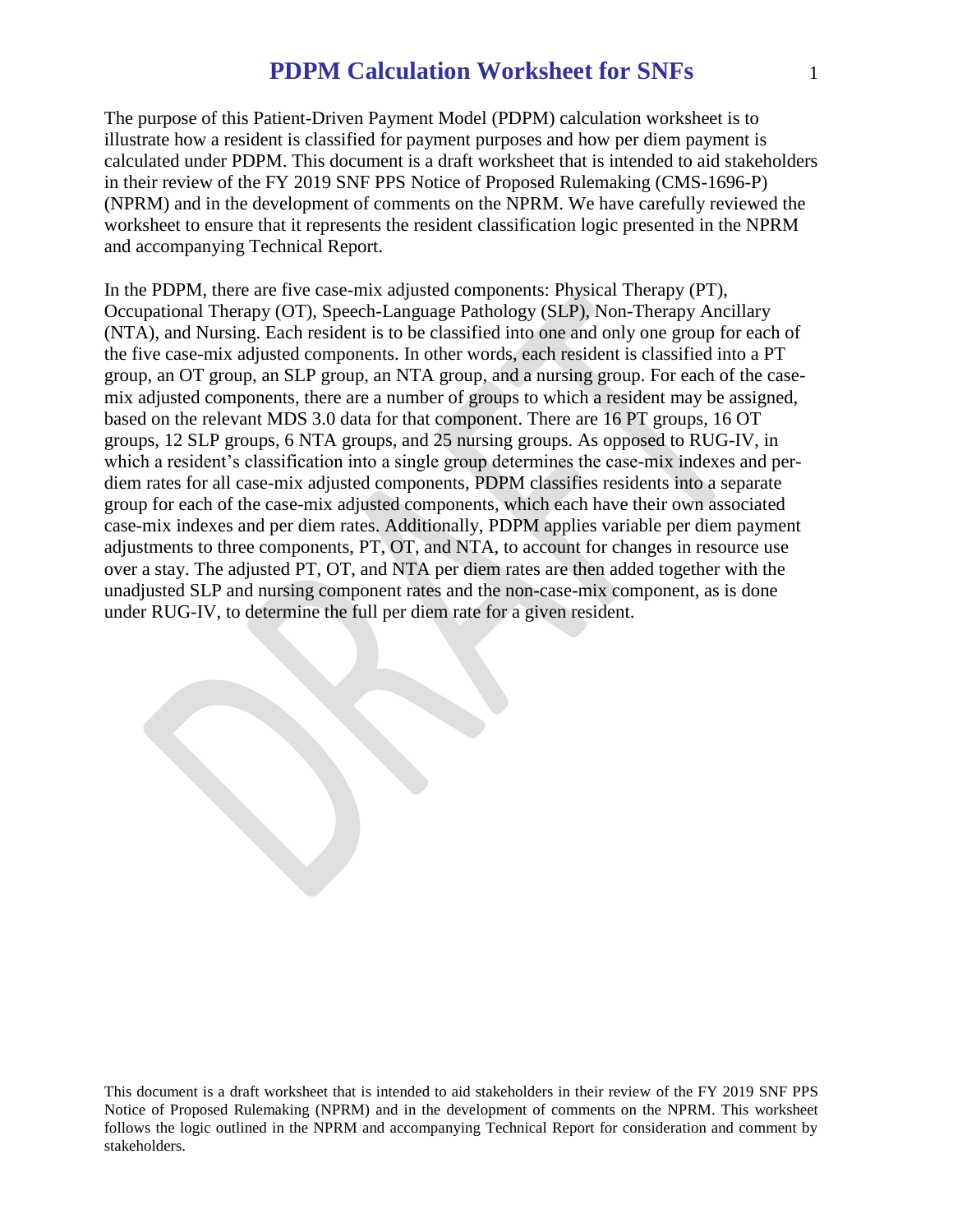# **Calculation of PDPM Cognitive Level PDPM**

The PDPM cognitive level is utilized in the SLP payment component of PDPM. One of four PDPM cognitive performance levels is assigned based on the Brief Interview for Mental Status (BIMS) or the staff assessment for PDPM cognitive level.

### **STEP #1**

Determine the resident's BIMS Summary Score on the MDS 3.0 based on the resident interview. Instructions for completing the BIMS are in Chapter 3, Section C. The BIMS involves the following items:

C0200 Repetition of three words

C0300 Temporal orientation

C0400 Recall

Item C0500 provides a BIMS Summary Score that ranges from 00 to 15. If the resident interview is not successful, then the BIMS Summary Score will equal 99.

Calculate the resident's PDPM cognitive level using the following mapping:

| <b>PDPM Cognitive Level</b> | <b>BIMS</b><br>Score |
|-----------------------------|----------------------|
| Cognitively Intact          | $13 - 15$            |
| Mildly Impaired             | $8 - 12$             |
| Moderately Impaired         | $0 - 7$              |
| Severely Impaired           |                      |

*Table 1: Calculation of PDPM Level from BIMS:*

## **PDPM Cognitive Level:**

If the resident's Summary Score is 99 (resident interview not successful) or the Summary Score is blank (resident interview not attempted and skipped) or the Summary Score has a dash value (not assessed), then proceed to Step #2 to use the staff assessment for PDPM cognitive level.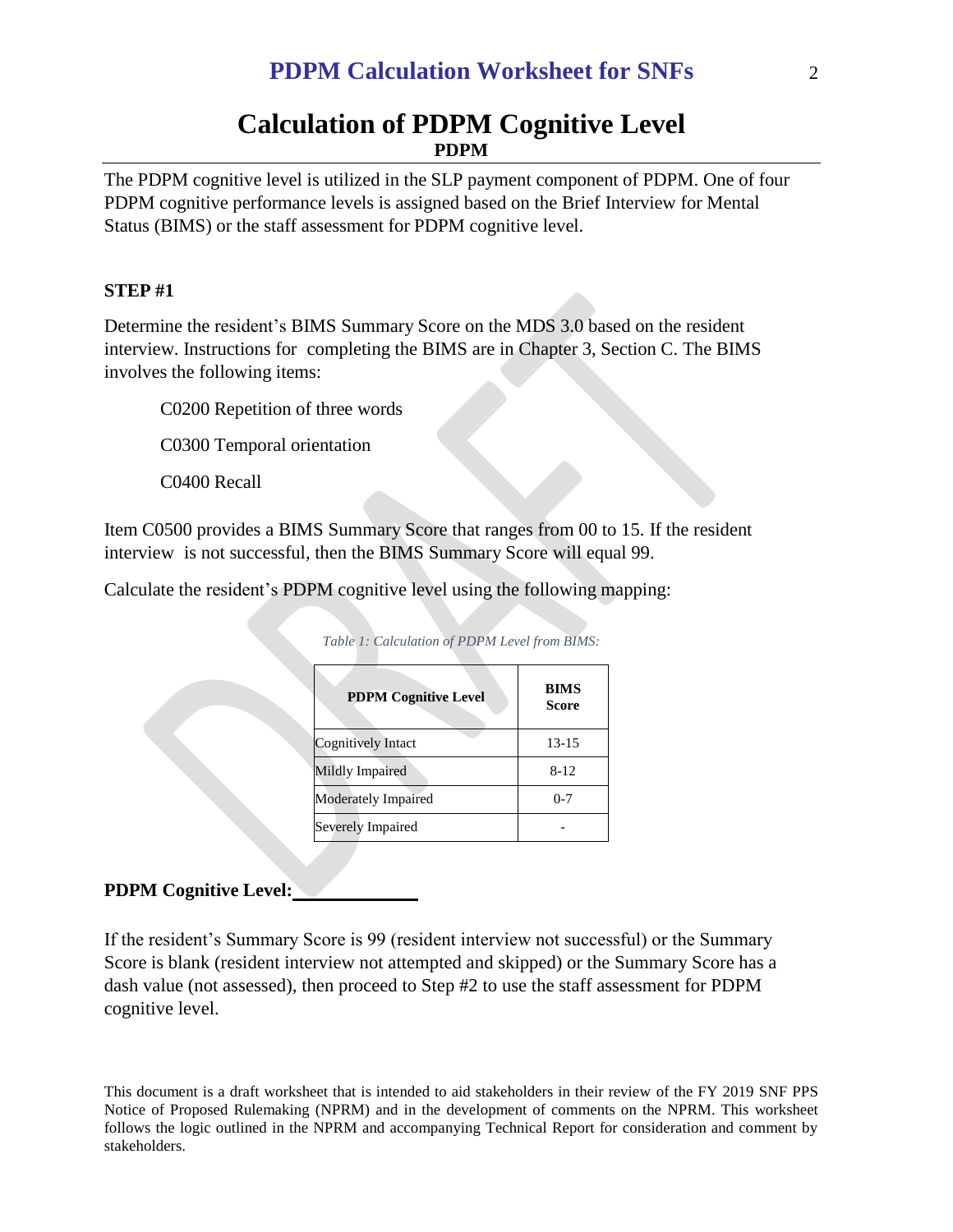# **STEP #2**

If the resident's Summary Score is 99 or the Summary Score is blank or has a dash value, then determine the resident's cognitive status based on the staff assessment for PDPM cognitive level using the following steps:

A) The resident classifies as severely impaired if one of following conditions exist:

- a. Comatose  $(B0100 = 1)$  and completely dependent or activity did not occur at admission (GG0130A1, GG0130C1, GG0170B1, GG0170C1, GG0170D1, GG0170E1, and GG0170F1, all equal 01, 09, or 88).
- b. Severely impaired cognitive skills for daily decision making  $(C1000 = 3)$ .
- B) If the resident is not severely impaired based on Step A, then determine the resident's Basic Impairment Count and Severe Impairment Count.

For each of the conditions below that applies, add one to the Basic Impairment Count.

- a. In Cognitive Skills for Daily Decision Making, the resident has modified independence or is moderately impaired  $(C1000 = 1$  or 2).
- b. In Makes Self Understood, the resident is usually understood, sometimes understood, or rarely/never understood  $(B0700 = 1, 2, or 3)$ .
- c. Based on the Staff Assessment for Mental Status, resident has memory problem  $(C0700 = 1)$ .

Sum a., b., and c. to get the Basic Impairment Count:

For each of the conditions below that applies, add one to the Severe Impairment Count.

- a. In Cognitive Skills for Daily Decision Making, resident is moderately impaired  $(C1000 = 2)$ .
- b. In Makes Self Understood, resident is sometimes understood or rarely/never understood (B0700 = 2 or 3).

Sum a. and b. to get the Severe Impairment Count:

C) The resident classifies as moderately impaired if the Severe Impairment Count is 1 or 2 and the Basic Impairment Count is 2 or 3.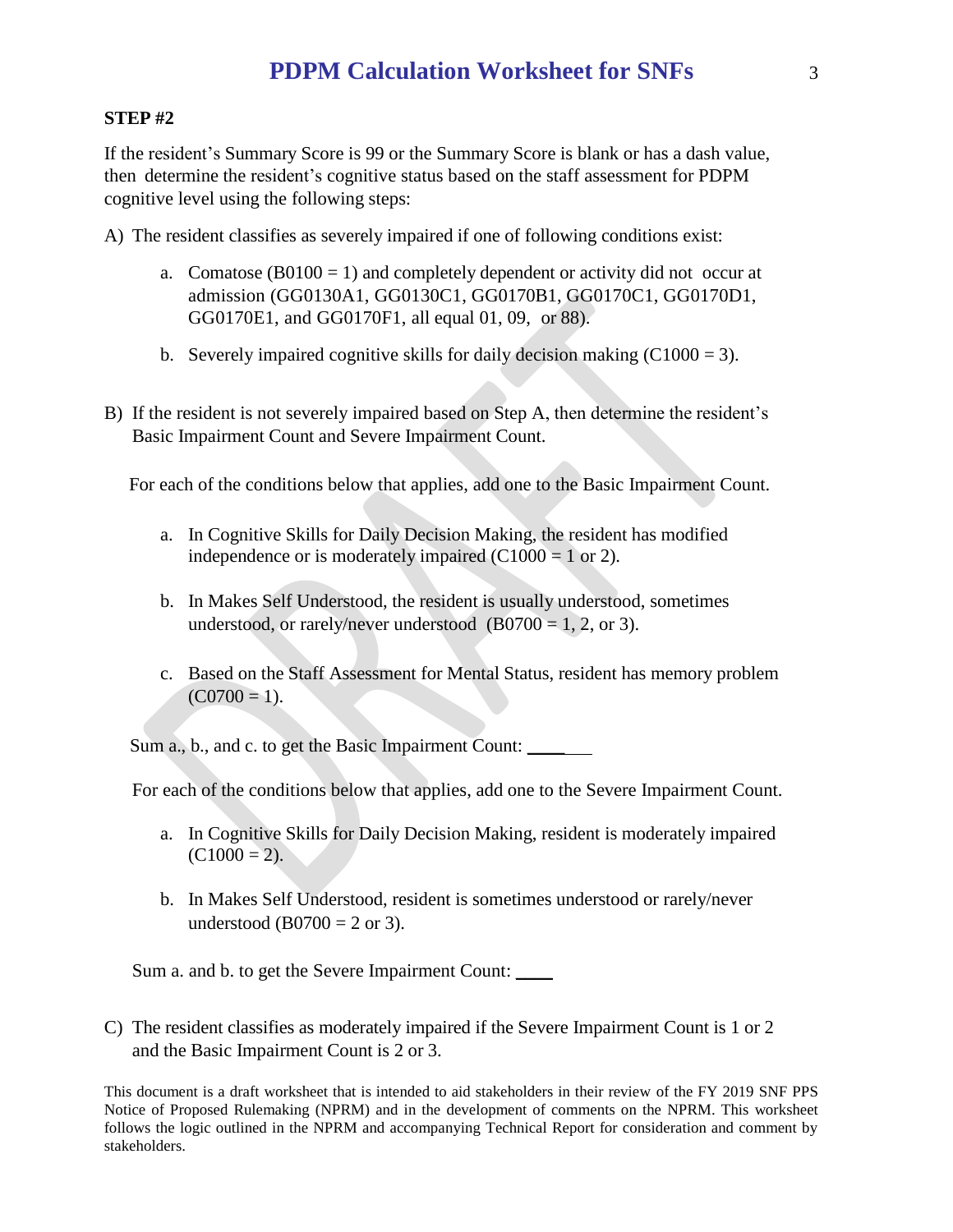- D) The resident classifies as mildly impaired if the Severe Impairment Count is 0 and the Basic Impairment Count is 1, 2, or 3.
- E) The resident classifies as cognitively intact if both the Severe Impairment Count and Basic Impairment Count are 0.

**PDPM Cognitive Level:**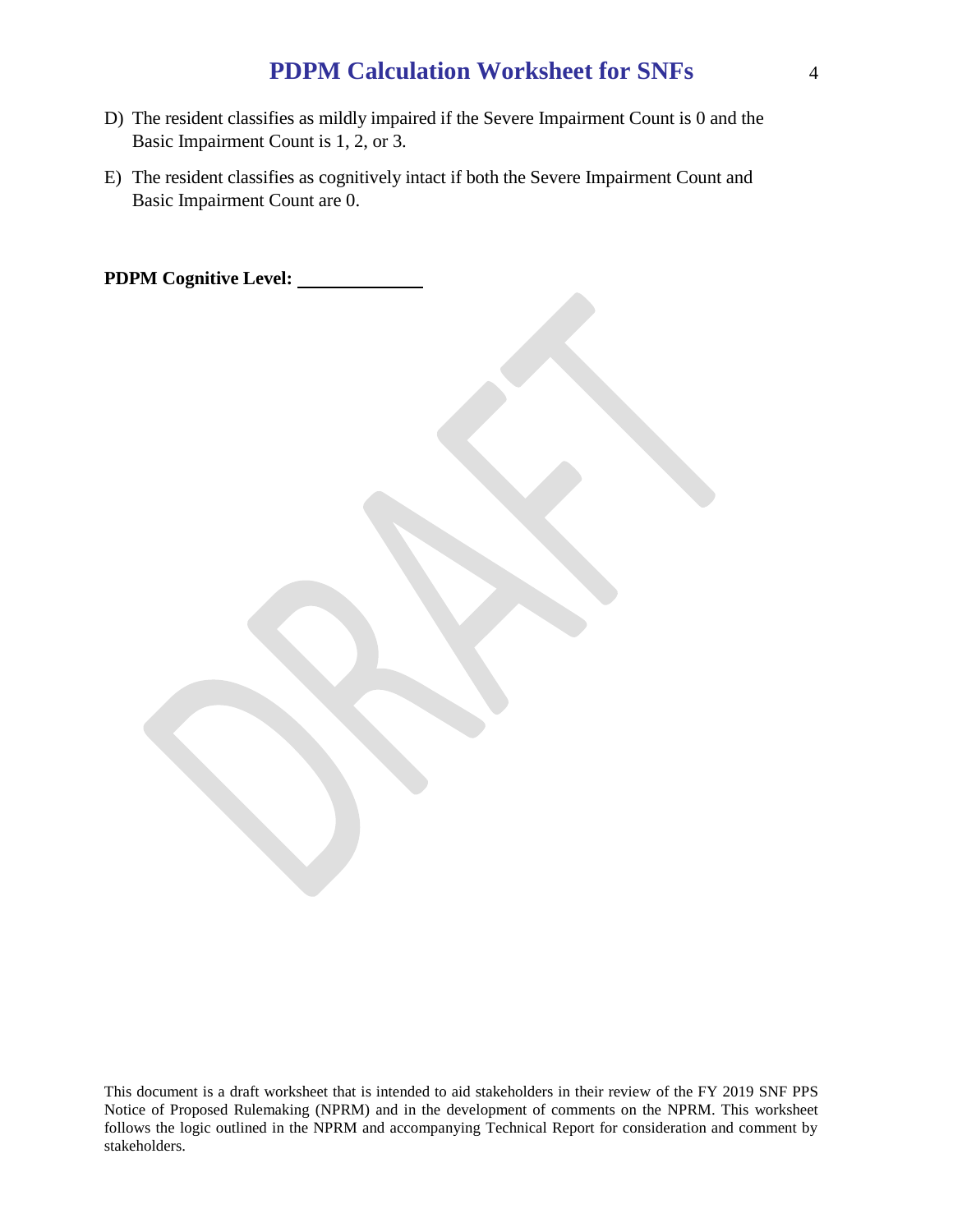# **Payment Component: PT PDPM**

### **STEP #1**

Determine the resident's primary diagnosis clinical category using ICD-10-CM and ICD-10-PCS codes recorded in MDS item I8000. To do so, refer to the PDPM clinical category mapping (available at [www.cms.gov/Medicare/Medicare-Fee-for-Service-Payment/](http://www.cms.gov/Medicare/Medicare-Fee-for-Service-Payment/%20SNFPPS/therapyresearch.html)  [SNFPPS/therapyresearch.html\)](http://www.cms.gov/Medicare/Medicare-Fee-for-Service-Payment/%20SNFPPS/therapyresearch.html), which maps a resident's primary diagnosis as recorded on the first line of MDS item I8000 to the 10 PDPM primary diagnosis clinical categories. Some ICD-10-CM codes map to more than one clinical category depending on inpatient procedure history. For these codes, a resident may be categorized into a surgical clinical category if the resident received a surgical procedure during the inpatient stay that relates to the primary reason for the Part A SNF stay as indicated by the ICD-10-PCS code in the second line of item I8000. Next, determine the resident's PT clinical category based on the mapping shown below.

| <b>Primary Diagnosis Clinical Category</b>                                | <b>PT Clinical Category</b>               |
|---------------------------------------------------------------------------|-------------------------------------------|
| Major Joint Replacement or Spinal Surgery                                 | Major Joint Replacement or Spinal Surgery |
| Orthopedic Surgery (Except Major Joint)<br>Replacement or Spinal Surgery) | Other Orthopedic                          |
| Non-Orthopedic Surgery                                                    | Non-Orthopedic Surgery                    |
| <b>Acute Infections</b>                                                   | <b>Medical Management</b>                 |
| Cardiovascular and Coagulations                                           | <b>Medical Management</b>                 |
| Pulmonary                                                                 | <b>Medical Management</b>                 |
| Non-Surgical Orthopedic/Musculoskeletal                                   | Other Orthopedic                          |
| Acute Neurologic                                                          | Acute Neurologic                          |
| Cancer                                                                    | Medical Management                        |
| Medical Management                                                        | <b>Medical Management</b>                 |

#### *Table 2: PT Clinical Category*

#### PT Clinical Category:

#### **STEP #2**

Calculate the resident's Function Score for PT payment. Use the following table to determine the Function Score for Eating Admission Performance (GG0130A1), Oral Hygiene Admission Performance (GG0130B1), Toileting Hygiene Admission Performance (GG0130C1), Sit to Lying Admission Performance (GG0170B1), Lying to Sitting on Side of Bed Admission Performance (GG0170C1), Sit to Stand Admission Performance (GG0170D1), Chair/Bed-to-Chair Transfer Admission Performance (GG0170E1), and Toilet Transfer Admission Performance (GG0170F1).

Determine if the resident can walk using item GG0170H1. If the resident cannot walk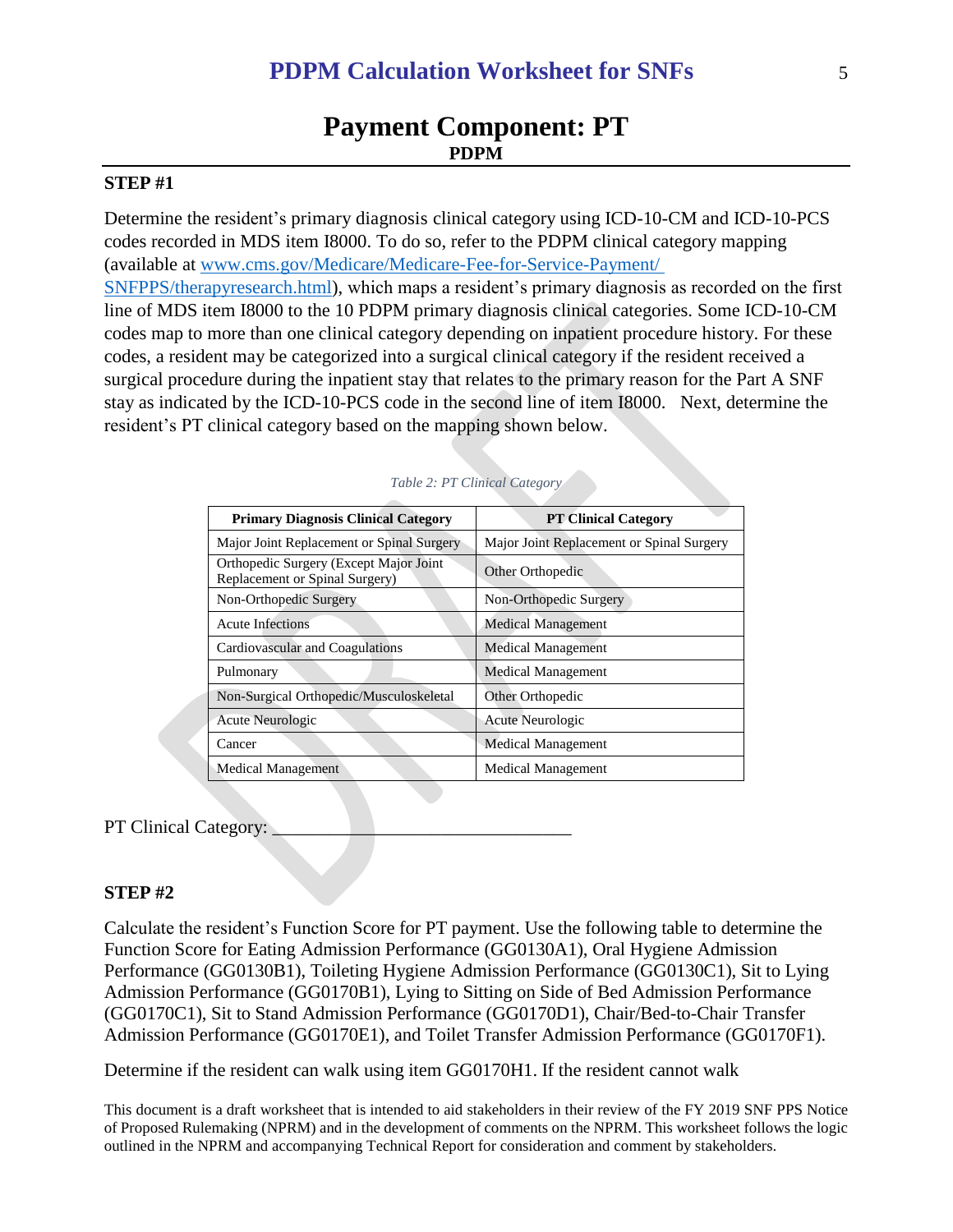(GG0170H1=0 or 1), then the Function Score for Walk 50 Feet with Two Turns (GG0170J1) and Walk 150 Feet (GG0170K1) is 0. If the resident can walk (GG0170H1=2), then determine the Function Score for Walk 50 Feet with Two Turns (GG0170J1) and Walk 150 Feet (GG0170K1) using the following table.

| <b>Admission</b><br><b>Performance</b><br>$(Column 1) =$ | <b>Function Score =</b> |
|----------------------------------------------------------|-------------------------|
| 05, 06                                                   |                         |
| 04                                                       |                         |
| 03                                                       |                         |
| 02                                                       |                         |
| 01, 07, 09, 88                                           |                         |

|  |  |  | Table 3: Function Score for PT Payment |
|--|--|--|----------------------------------------|
|--|--|--|----------------------------------------|

Enter the Function Score for each item:

#### **Eating**

Eating Function Score:

#### Oral Hygiene

Oral Hygiene Function Score:

#### Toileting Hygiene

Toileting Hygiene Function Score:

#### Bed Mobility

Sit to Lying Function Score:

Lying to Sitting on Side of Bed Function Score:

#### Transfer

Sit to Stand Function Score:

Chair/Bed-to-Chair Function Score:

Toilet Transfer Function Score:

#### Walking

Walk 50 Feet with Two Turns Function Score:

Walk 150 Feet Function Score: \_\_\_\_

Next, calculate the average Function Score for the two bed mobility items, the three transfer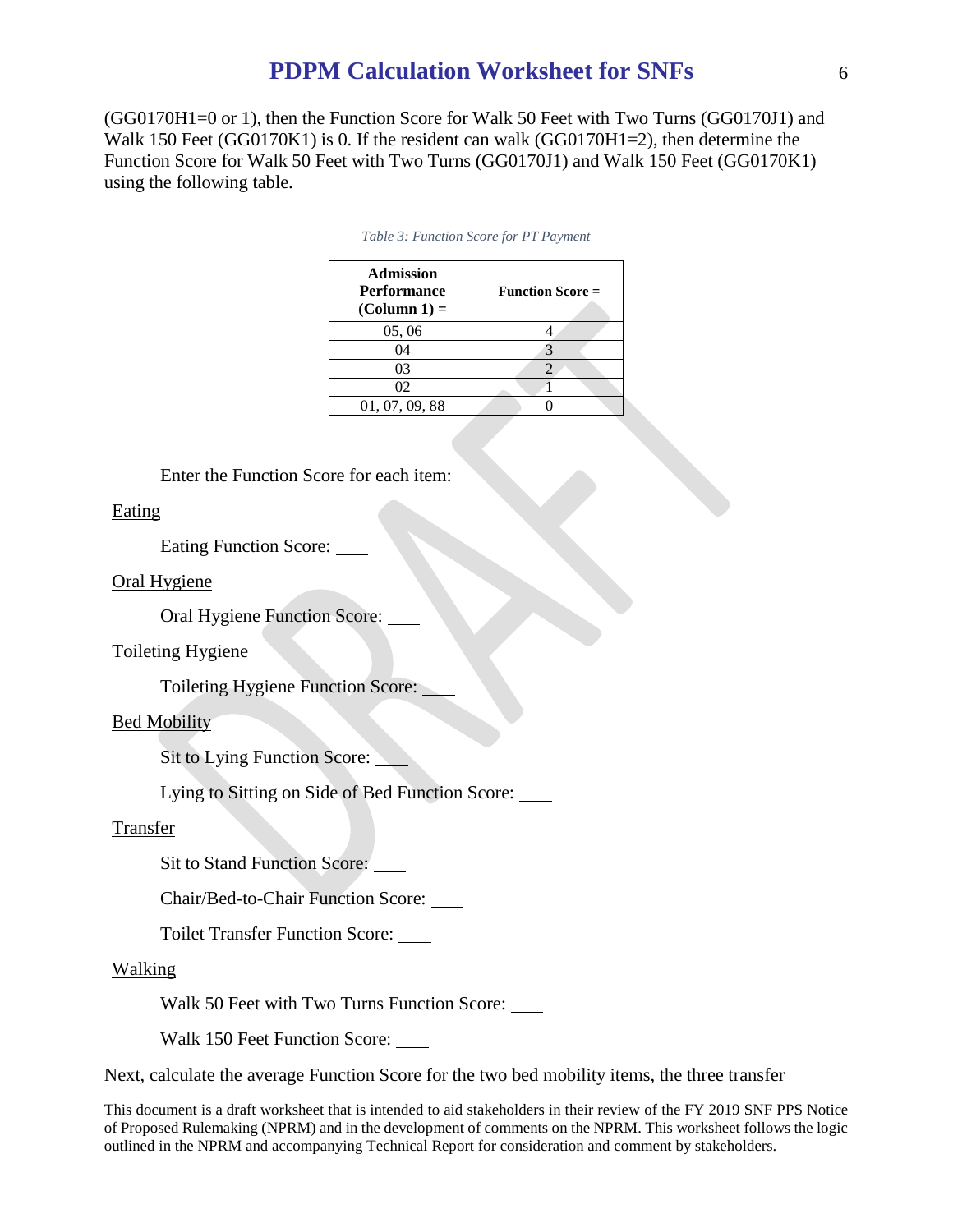items, and the two walking items as follows: Average the Function Scores for Sit to Lying and Lying to Sitting on Side of Bed.<sup>1</sup> Average the Function Scores for Sit to Stand, Chair/Bed-to-Chair and Toilet Transfer.<sup>2</sup> Average the Function Scores for Walk 50 Feet with Two Turns and Walk 150 Feet.<sup>3</sup> Enter the average bed mobility, transfer, and walking Function Scores below.

Average Bed Mobility Function Score:

Average Transfer Function Score:

Average Walking Function Score:

Calculate the sum of the following Function Scores: Eating Function Score, Oral Hygiene Function Score, Toileting Hygiene Function Score, Average Bed Mobility Function Score, Average Transfer Function Score, and Average Walking Function Score. Finally, round this sum to the nearest integer. This is the **PDPM Function Score for PT Payment**. The PDPM Function Score for PT Payment ranges from 0 through 24.

### **PT FUNCTION SCORE**:

#### **STEP #3**

 $\overline{a}$ 

Using the responses from Steps 1 and 2 above, determine the resident's PT group using the table below.

| <b>Clinical Category</b>                  | <b>Section GG Function</b><br><b>Score</b> | <b>PT Case-Mix Group</b> |
|-------------------------------------------|--------------------------------------------|--------------------------|
| Major Joint Replacement or Spinal Surgery | $0 - 5$                                    | <b>TA</b>                |
| Major Joint Replacement or Spinal Surgery | $6-9$                                      | TB                       |
| Major Joint Replacement or Spinal Surgery | $10-23$                                    | TC                       |
| Major Joint Replacement or Spinal Surgery | 24                                         | TD                       |
| Other Orthopedic                          | $0 - 5$                                    | TE                       |
| Other Orthopedic                          | $6-9$                                      | TF                       |
| Other Orthopedic                          | $10-23$                                    | <b>TG</b>                |
| Other Orthopedic                          | 24                                         | TH                       |
| <b>Medical Management</b>                 | $0 - 5$                                    | TI                       |
| Medical Management                        | $6-9$                                      | ТJ                       |

#### *Table 4: PT Case-Mix Groups*

<sup>&</sup>lt;sup>1</sup> Calculate the sum of the Function Scores for Sit to Lying and Lying to Sitting on Side of Bed. Divide this sum by 2. This is the Average Bed Mobility Function Score.

<sup>&</sup>lt;sup>2</sup> Calculate the sum of the Function Scores for Sit to Stand, Chair/Bed-to-Chair, and Toilet Transfer. Divide this sum by 3. This is the Average Bed Mobility Function Score.

<sup>&</sup>lt;sup>3</sup> Calculate the sum of the Function Scores for Walk 50 Feet with Two Turns and Walk 150 Feet. Divide this sum by 2. This is the Average Walking Function Score.

This document is a draft worksheet that is intended to aid stakeholders in their review of the FY 2019 SNF PPS Notice of Proposed Rulemaking (NPRM) and in the development of comments on the NPRM. This worksheet follows the logic outlined in the NPRM and accompanying Technical Report for consideration and comment by stakeholders.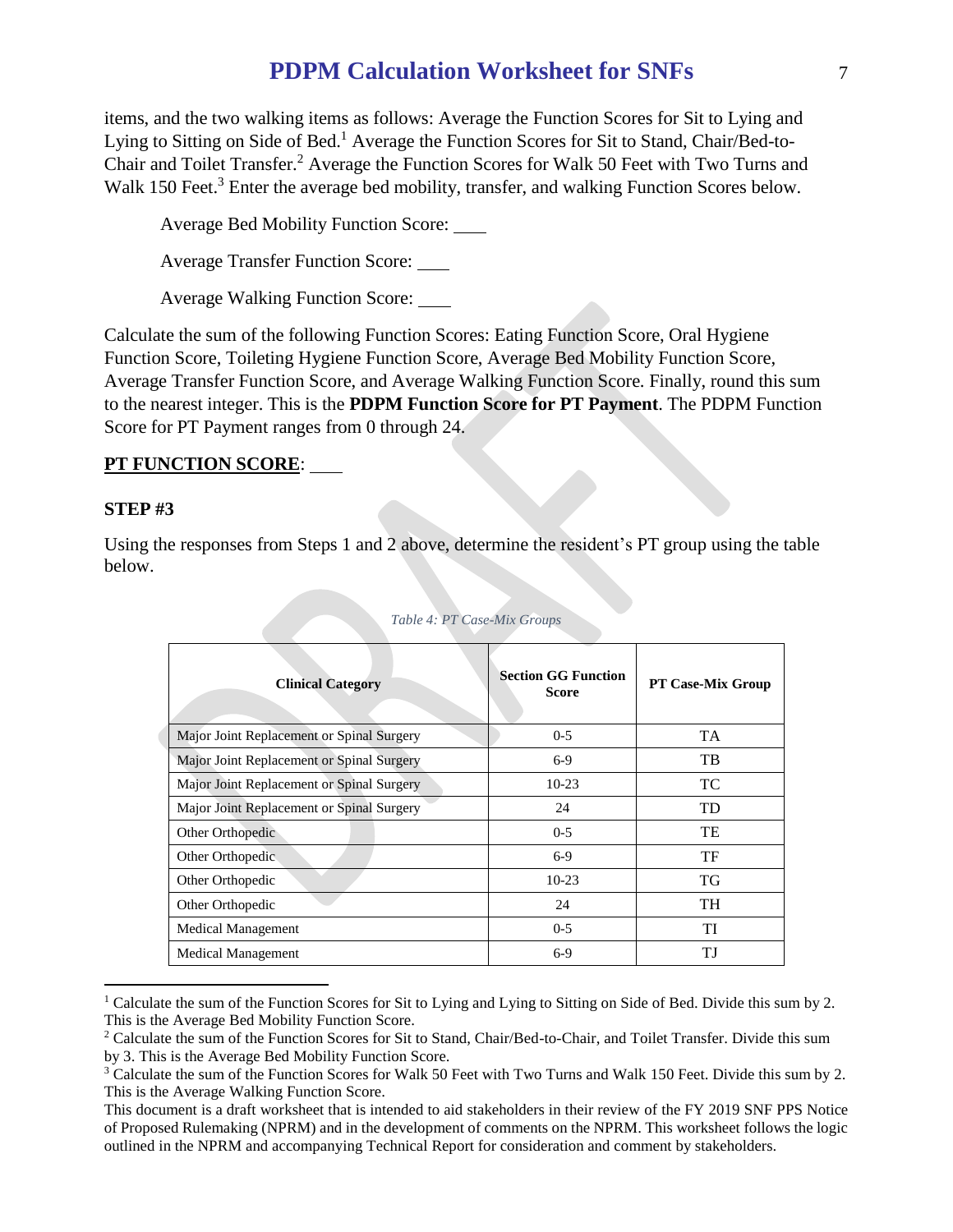| <b>Clinical Category</b>                    | <b>Section GG Function</b><br><b>Score</b> | <b>PT Case-Mix Group</b> |
|---------------------------------------------|--------------------------------------------|--------------------------|
| <b>Medical Management</b>                   | $10-23$                                    | TK                       |
| Medical Management                          | 24                                         | TL                       |
| Non-Orthopedic Surgery and Acute Neurologic | $0 - 5$                                    | <b>TM</b>                |
| Non-Orthopedic Surgery and Acute Neurologic | $6-9$                                      | TN                       |
| Non-Orthopedic Surgery and Acute Neurologic | $10-23$                                    | TΟ                       |
| Non-Orthopedic Surgery and Acute Neurologic | 24                                         | TP                       |

# **PDPM PT Classification:**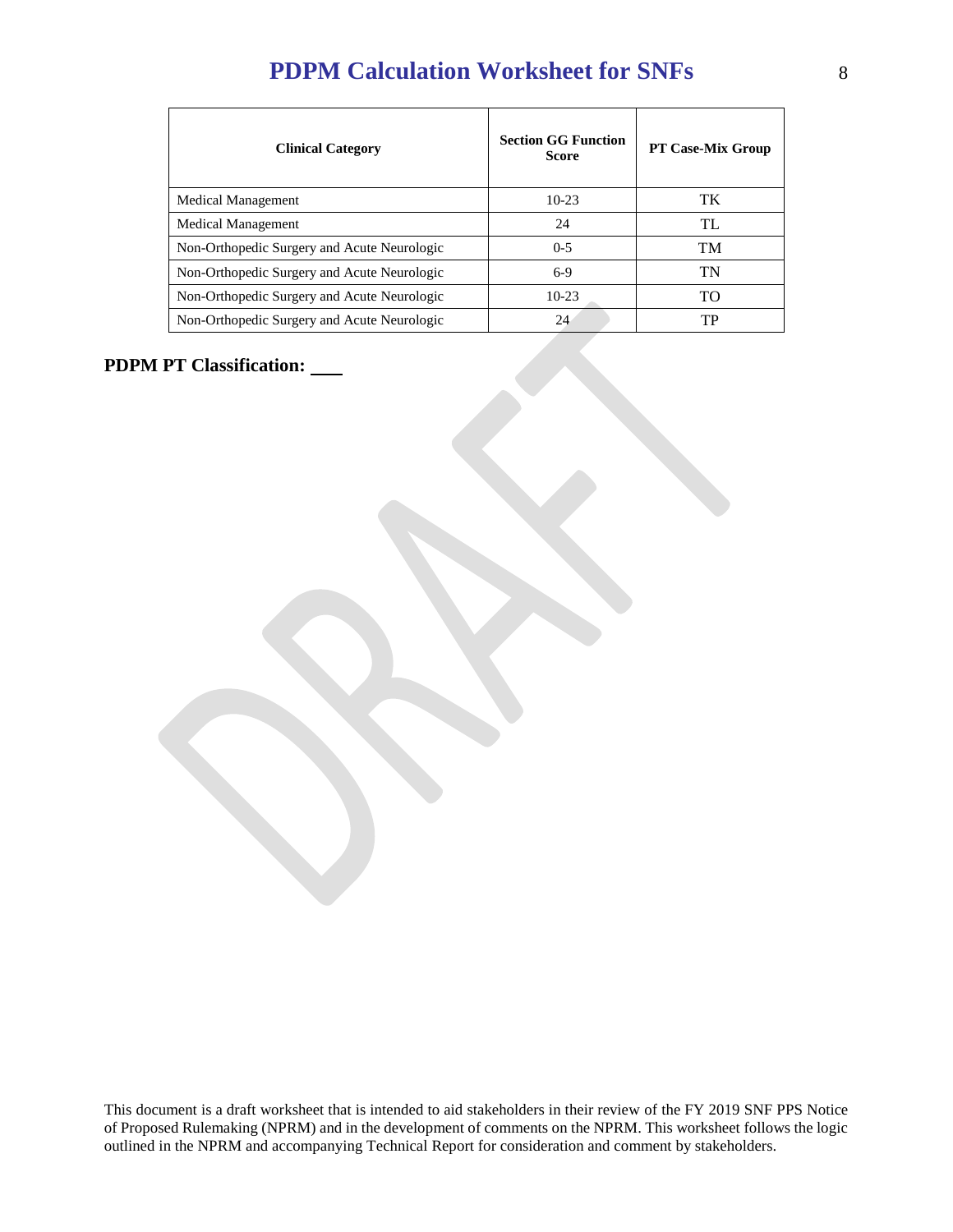# **Payment Component: OT PDPM**

## **STEP #1**

Determine the resident's primary diagnosis clinical category using ICD-10-CM and ICD-10-PCS codes recorded in MDS item I8000. To do so, refer to the PDPM clinical category mapping (available at www.cms.gov/Medicare/Medicare-Fee-for-Service-Payment/ SNFPPS/therapyresearch.html), which maps a resident's primary diagnosis as recorded on the first line of MDS item I8000 to the 10 PDPM primary diagnosis clinical categories. Some ICD-10-CM codes map to more than one clinical category depending on inpatient procedure history. For these codes, a resident may be categorized into a surgical clinical category if the resident received a surgical procedure during the inpatient stay that relates to the primary reason for the Part A SNF stay as indicated by the ICD-10-PCS code in the second line of item I8000.

Next, determine the resident's OT clinical category based on the mapping shown below.

| <b>Primary Diagnosis Clinical Category</b>                               | <b>PT Clinical Category</b>               |
|--------------------------------------------------------------------------|-------------------------------------------|
| Major Joint Replacement or Spinal Surgery                                | Major Joint Replacement or Spinal Surgery |
| Orthopedic Surgery (Except Major Joint<br>Replacement or Spinal Surgery) | Other Orthopedic                          |
| Non-Orthopedic Surgery                                                   | Non-Orthopedic Surgery                    |
| <b>Acute Infections</b>                                                  | <b>Medical Management</b>                 |
| Cardiovascular and Coagulations                                          | <b>Medical Management</b>                 |
| Pulmonary                                                                | <b>Medical Management</b>                 |
| Non-Surgical Orthopedic/Musculoskeletal                                  | Other Orthopedic                          |
| Acute Neurologic                                                         | Acute Neurologic                          |
| Cancer                                                                   | <b>Medical Management</b>                 |
| <b>Medical Management</b>                                                | <b>Medical Management</b>                 |

|  |  |  | Table 5: OT Clinical Category |
|--|--|--|-------------------------------|
|--|--|--|-------------------------------|

#### OT Clinical Category:

#### **STEP #2**

Calculate the resident's Function Score for OT payment. Use the following table to determine the Function Score for Eating Admission Performance (GG0130A1), Oral Hygiene Admission Performance (GG0130B1), Toileting Hygiene Admission Performance (GG0130C1), Sit to Lying Admission Performance (GG0170B1), Lying to Sitting on Side of Bed Admission Performance (GG0170C1), Sit to Stand Admission Performance (GG0170D1), Chair/Bed-to-Chair Transfer Admission Performance (GG0170E1), and Toilet Transfer Admission Performance (GG0170F1).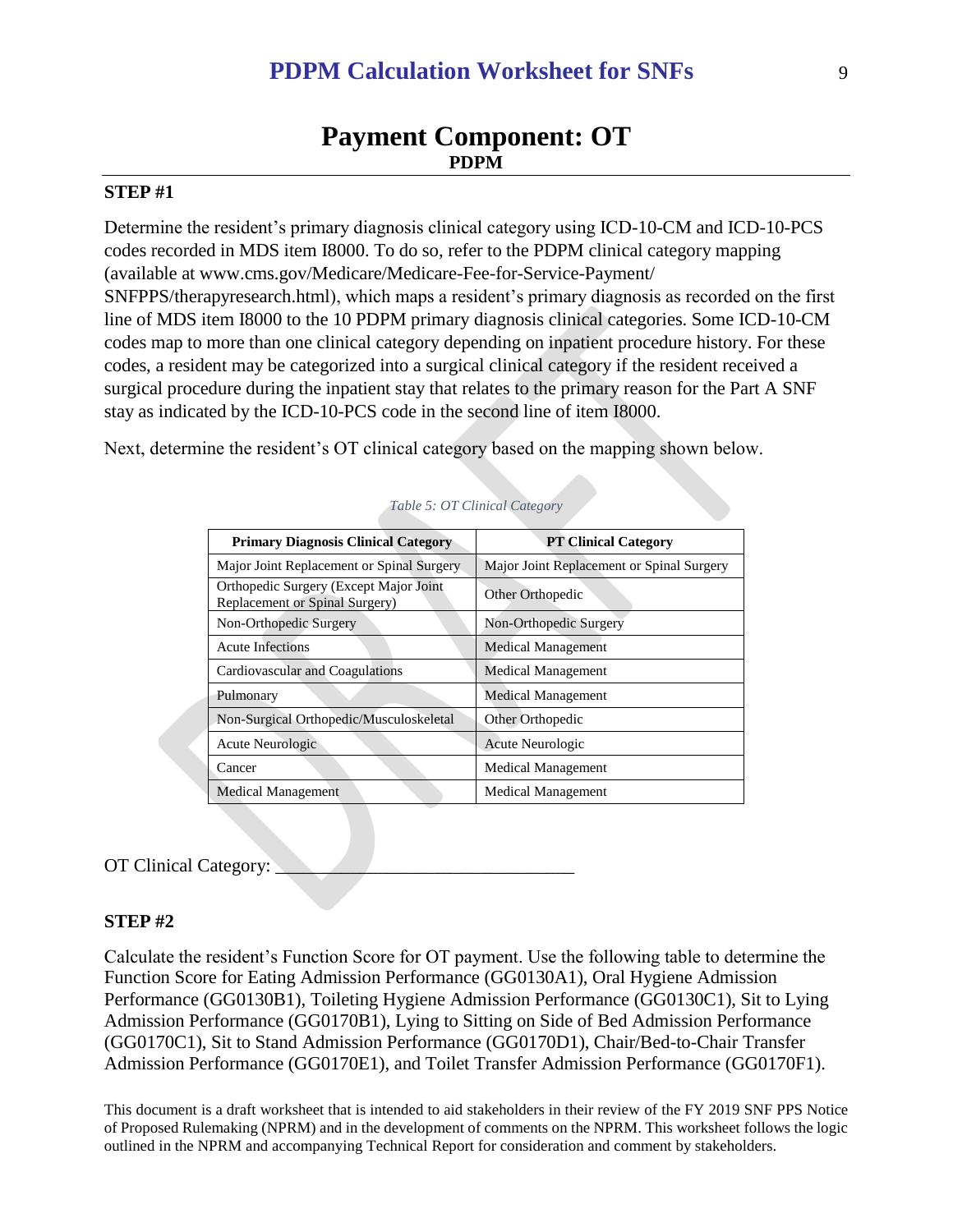Determine if the resident can walk using item GG0170H1. If the resident cannot walk (GG0170H1=0 or 1), then the Function Score for Walk 50 Feet with Two Turns (GG0170J1) and Walk 150 Feet (GG0170K1) is 0. If the resident can walk (GG0170H1=2), then determine the Function Score for Walk 50 Feet with Two Turns (GG0170J1) and Walk 150 Feet (GG0170K1) using the following table.

| <b>Admission</b><br><b>Performance</b><br>$\text{(Column 1)} =$ | <b>Function Score</b> $=$ |
|-----------------------------------------------------------------|---------------------------|
| 05, 06                                                          |                           |
| 04                                                              |                           |
| 03                                                              |                           |
| 02                                                              |                           |
| 01, 07, 09, 88                                                  |                           |

Enter the Function Score for each item:

#### Eating

Eating Function Score:

#### Oral Hygiene

Oral Hygiene Function Score:

#### Toileting Hygiene

Toileting Hygiene Function Score:

#### Bed Mobility

Sit to Lying Function Score:

Lying to Sitting on Side of Bed Function Score:

#### Transfer

Sit to Stand Function Score:

Chair/Bed-to-Chair Function Score:

Toilet Transfer Function Score:

#### Walking

Walk 50 Feet with Two Turns Function Score:

Walk 150 Feet Function Score:

Next, calculate the average Function Score for the two bed mobility items, the three transfer items, and the two walking items as follows: Average the Function Scores for Sit to Lying and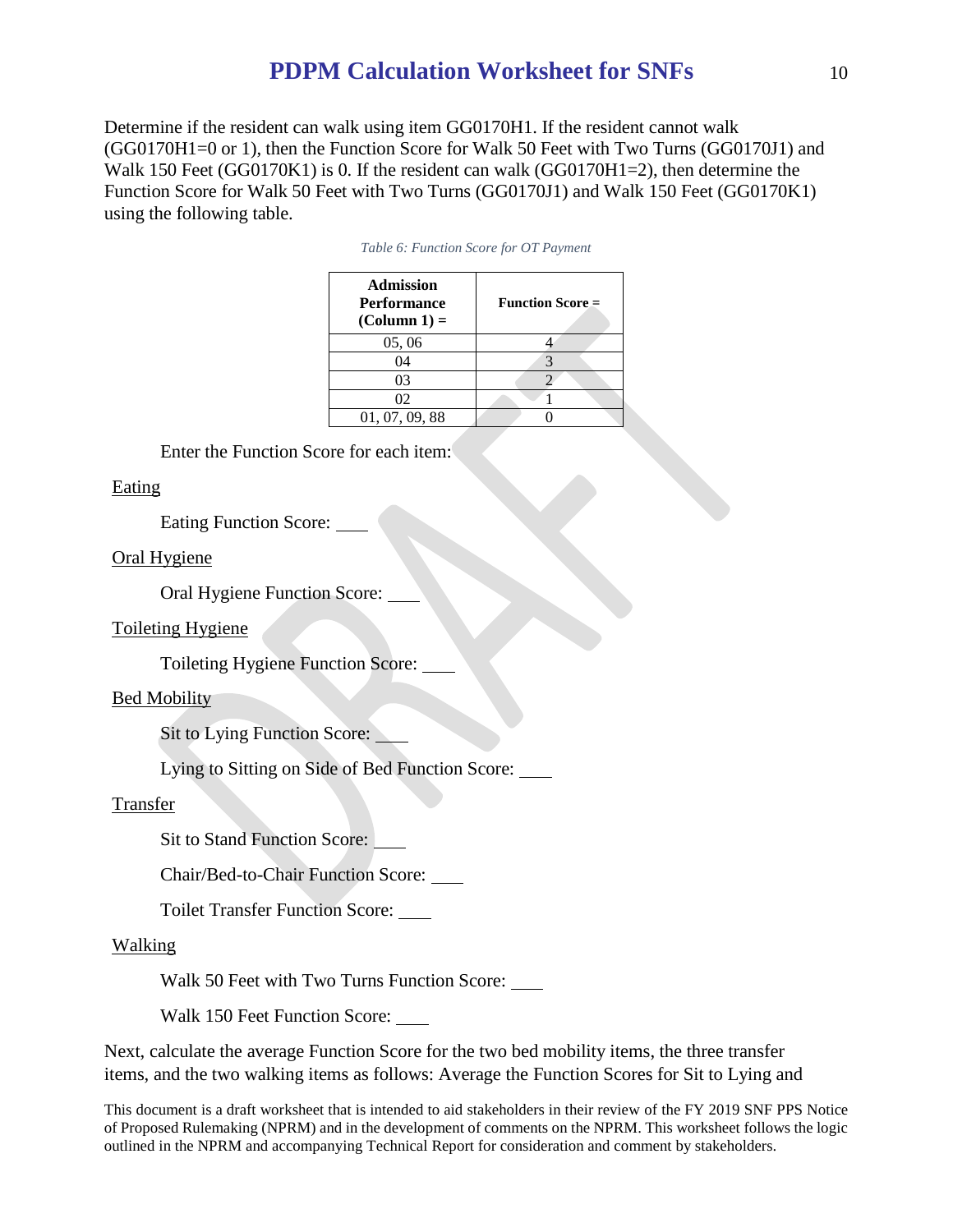Lying to Sitting on Side of Bed.<sup>4</sup> Average the Function Scores for Sit to Stand, Chair/Bed-to-Chair and Toilet Transfer.<sup>5</sup> Average the Function Scores for Walk 50 Feet with Two Turns and Walk 150 Feet.<sup>6</sup> Enter the average bed mobility, transfer, and walking Function Scores below.

Average Bed Mobility Function Score:

Average Transfer Function Score:

Average Walking Function Score:

Calculate the sum of the following scores: Eating Function Score, Oral Hygiene Function Score, Toileting Hygiene Function Score, Average Bed Mobility Score, Average Transfer Score, and Average Walking Score. Finally, round this sum to the nearest integer. This is the **PDPM Function Score for OT Payment**. The PDPM Function Score for OT Payment ranges from 0 through 24.

# **OT FUNCTION SCORE**:

## **STEP #3**

 $\overline{a}$ 

Using the responses from Steps 1 and 2 above, determine the resident's OT group using the table below. The resident should be assigned to the same case-mix group for PT and OT.

| <b>Clinical Category</b>                  | <b>Section GG Function</b><br><b>Score</b> | <b>OT Case-Mix Group</b> |
|-------------------------------------------|--------------------------------------------|--------------------------|
| Major Joint Replacement or Spinal Surgery | $0 - 5$                                    | <b>TA</b>                |
| Major Joint Replacement or Spinal Surgery | $6-9$                                      | TB                       |
| Major Joint Replacement or Spinal Surgery | $10-23$                                    | TC                       |
| Major Joint Replacement or Spinal Surgery | 24                                         | TD                       |
| Other Orthopedic                          | $0 - 5$                                    | TE                       |
| Other Orthopedic                          | $6-9$                                      | TF                       |
| Other Orthopedic                          | $10-23$                                    | TG                       |
| Other Orthopedic                          | 24                                         | TH                       |
| <b>Medical Management</b>                 | $0 - 5$                                    | TI                       |
| Medical Management                        | $6-9$                                      | ТJ                       |

*Table 7: OT Case-Mix Groups*

<sup>4</sup> Calculate the sum of the Function Scores for Sit to Lying and Lying to Sitting on Side of Bed. Divide this sum by 2. This is the Average Bed Mobility Function Score.

<sup>5</sup> Calculate the sum of the Function Scores for Sit to Stand, Chair/Bed-to-Chair, and Toilet Transfer. Divide this sum by 3. This is the Average Bed Mobility Function Score.

<sup>6</sup> Calculate the sum of the Function Scores for Walk 50 Feet with Two Turns and Walk 150 Feet. Divide this sum by 2. This is the Average Walking Function Score.

This document is a draft worksheet that is intended to aid stakeholders in their review of the FY 2019 SNF PPS Notice of Proposed Rulemaking (NPRM) and in the development of comments on the NPRM. This worksheet follows the logic outlined in the NPRM and accompanying Technical Report for consideration and comment by stakeholders.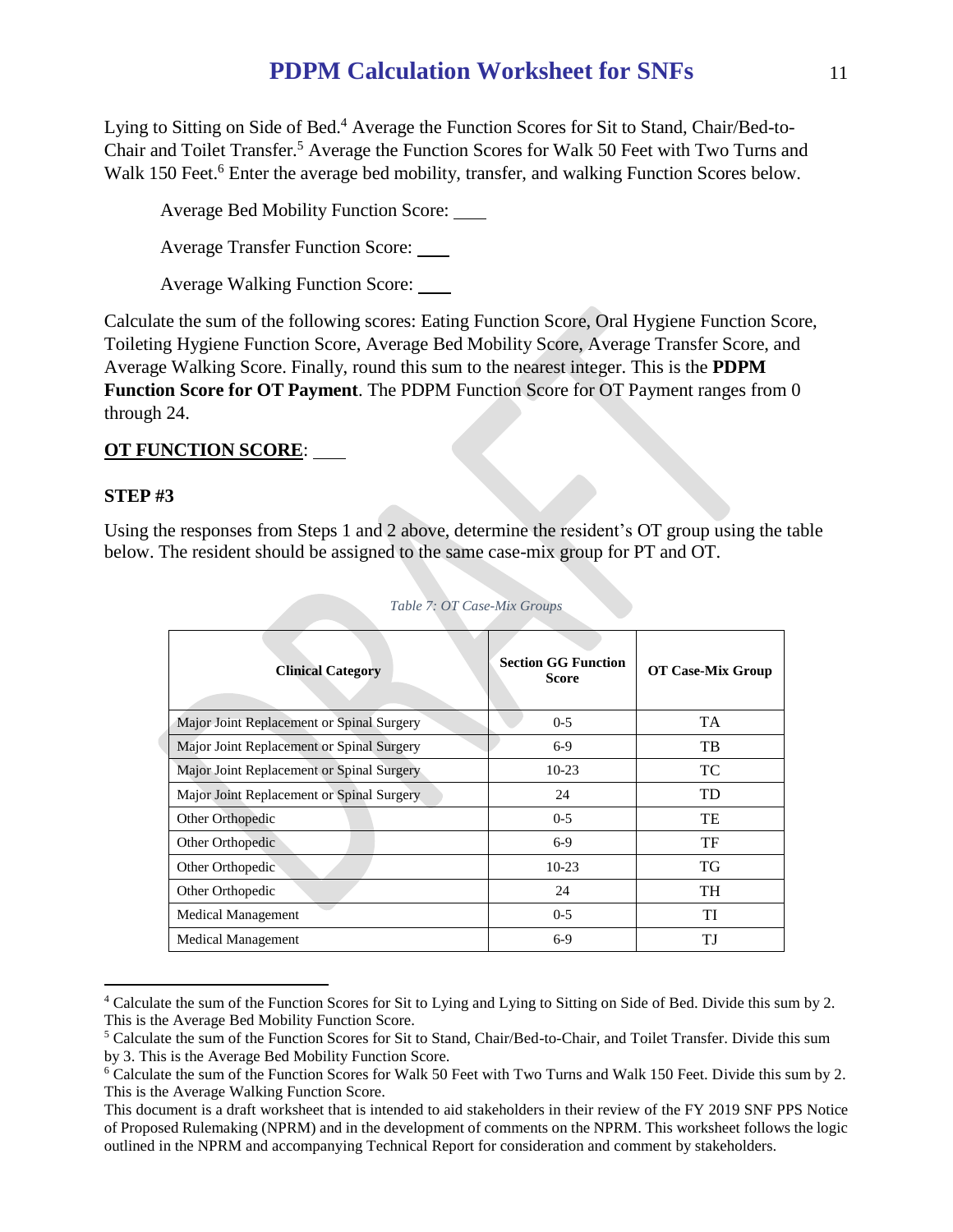| <b>Clinical Category</b>                    | <b>Section GG Function</b><br><b>Score</b> | <b>OT Case-Mix Group</b> |
|---------------------------------------------|--------------------------------------------|--------------------------|
| <b>Medical Management</b>                   | $10-23$                                    | TK                       |
| <b>Medical Management</b>                   | 24                                         | TL                       |
| Non-Orthopedic Surgery and Acute Neurologic | $0 - 5$                                    | TM                       |
| Non-Orthopedic Surgery and Acute Neurologic | $6-9$                                      | TN                       |
| Non-Orthopedic Surgery and Acute Neurologic | $10-23$                                    | TO                       |
| Non-Orthopedic Surgery and Acute Neurologic | 24                                         | TP                       |

**PDPM OT Classification:**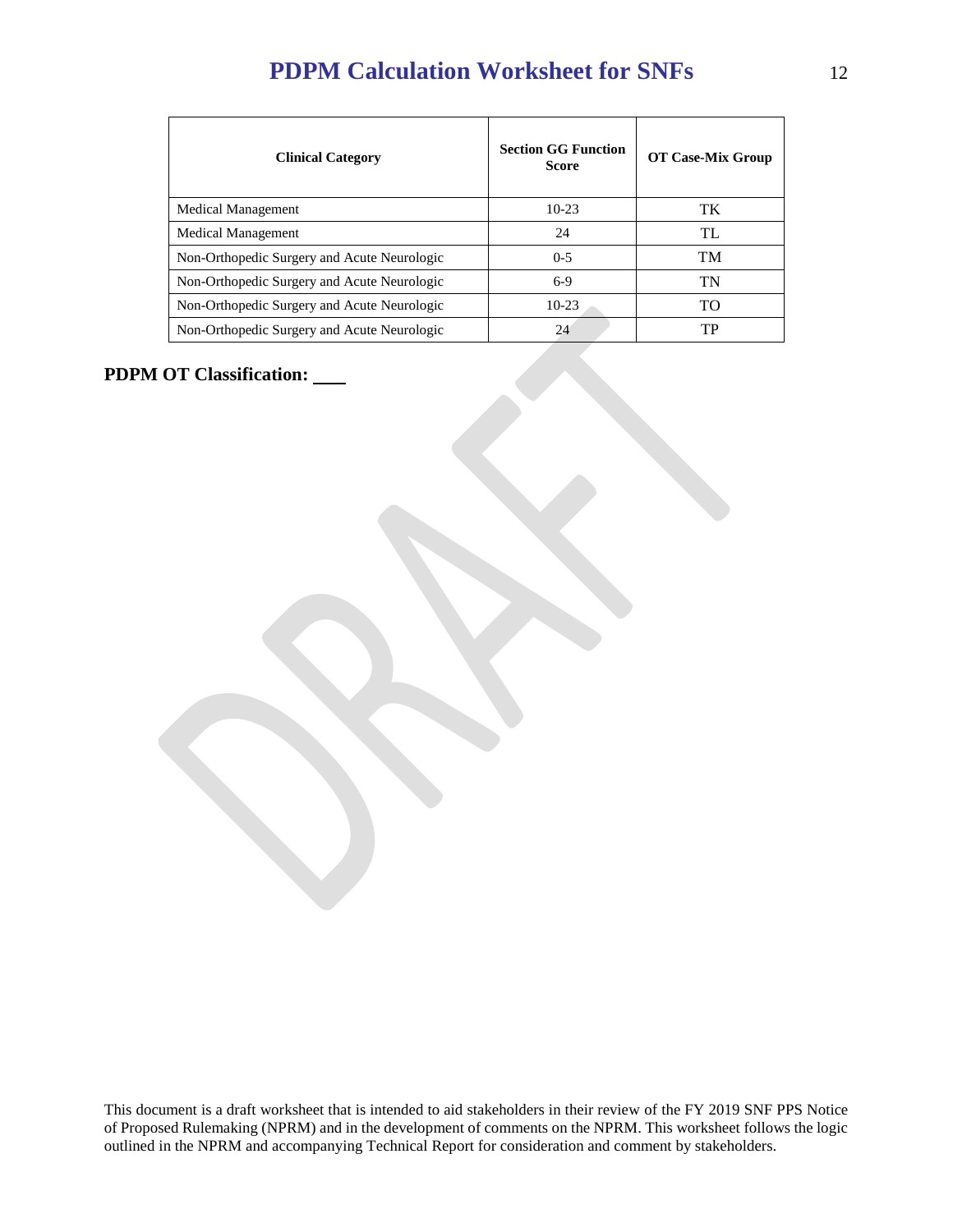# **Payment Component: SLP PDPM**

# **STEP #1**

Determine the resident's primary diagnosis clinical category using ICD-10-CM and ICD-10-PCS codes recorded in MDS item I8000. To do so, refer to the PDPM clinical category mapping (available at www.cms.gov/Medicare/Medicare-Fee-for-Service-Payment/ SNFPPS/therapyresearch.html), which maps a resident's primary diagnosis as recorded on the first line of MDS item I8000 to the 10 PDPM primary diagnosis clinical categories. Some ICD-10-CM codes map to more than one clinical category depending on inpatient procedure history. For these codes, a resident may be categorized into a surgical clinical category if the resident received a surgical procedure during the inpatient stay that relates to the primary reason for the Part A SNF stay as indicated by the ICD-10-PCS code in the second line of item I8000. The primary diagnosis clinical category should match the primary diagnosis clinical category chosen for the PT and OT components. The final SLP clinical category, however, may be different from the final PT and OT clinical categories.

Next, determine the resident's SLP clinical category based on the mapping shown below.

| <b>Primary Diagnosis Clinical Category</b>                               | <b>SLP Clinical Category</b> |
|--------------------------------------------------------------------------|------------------------------|
| Major Joint Replacement or Spinal Surgery                                | Non-Neurologic               |
| Orthopedic Surgery (Except Major Joint<br>Replacement or Spinal Surgery) | Non-Neurologic               |
| Non-Orthopedic Surgery                                                   | Non-Neurologic               |
| <b>Acute Infections</b>                                                  | Non-Neurologic               |
| Cardiovascular and Coagulations                                          | Non-Neurologic               |
| Pulmonary                                                                | Non-Neurologic               |
| Non-Surgical Orthopedic/Musculoskeletal                                  | Non-Neurologic               |
| Acute Neurologic                                                         | Acute Neurologic             |
| Cancer                                                                   | Non-Neurologic               |
| <b>Medical Management</b>                                                | Non-Neurologic               |
|                                                                          |                              |

#### *Table 8: SLP Clinical Category*

#### SLP Clinical Category:

#### **STEP #2**

Determine whether the resident has one or more SLP-related comorbidities. To do so, examine the services and conditions in the table below. If any of these items is indicated as present, the resident has an SLP-related comorbidity. For comorbidities that are recorded in Section I8000 of the MDS, use the mapping below to check if the specific ICD-10-CM codes corresponding to the condition are coded in Section I8000.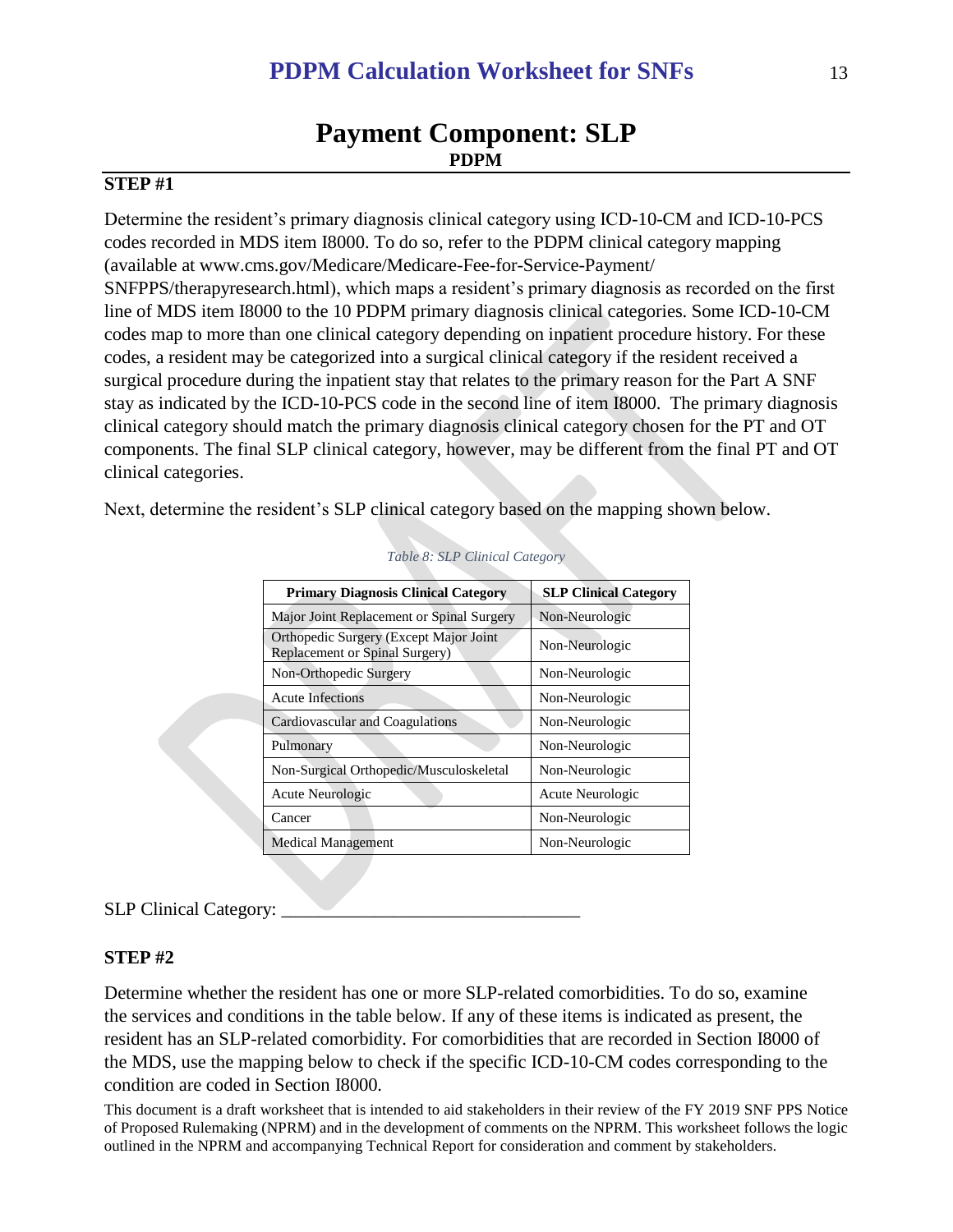| <b>MDS</b> Item | <b>Description</b>                        |
|-----------------|-------------------------------------------|
| 14300           | Aphasia                                   |
| 14500           | CVA, TIA, or Stroke                       |
| I4900           | Hemiplegia or Hemiparesis                 |
| 15500           | Traumatic Brain Injury                    |
| 18000           | <b>Laryngeal Cancer</b>                   |
| 18000           | Apraxia                                   |
| 18000           | Dysphagia                                 |
| 18000           | AL S                                      |
| 18000           | Oral Cancers                              |
| 18000           | Speech and Language Deficits              |
| O0100E2         | Tracheostomy Care While a Resident        |
| O0100F2         | Ventilator or Respirator While a Resident |

*Table 9: SLP-Related Comorbidities*

#### *Table 10: Mapping of ICD-10-CM Codes to SLP-Related Comorbidities*

| <b>SLP-Related Comorbidity</b> | <b>ICD-10-</b><br><b>CM Code</b> | <b>Description</b>                                      |
|--------------------------------|----------------------------------|---------------------------------------------------------|
| <b>ALS</b>                     | G12.21                           | Amyotrophic lateral sclerosis                           |
| Apraxia                        | I69.990                          | Apraxia following unspecified cerebrovascular disease   |
| Dysphagia                      | 169.991                          | Dysphagia following unspecified cerebrovascular disease |
| Laryngeal Cancer               | C32.0                            | Malignant neoplasm of glottis                           |
| Laryngeal Cancer               | C32.1                            | Malignant neoplasm of supraglottis                      |
| <b>Laryngeal Cancer</b>        | C32.2                            | Malignant neoplasm of subglottis                        |
| <b>Laryngeal Cancer</b>        | C32.3                            | Malignant neoplasm of laryngeal cartilage               |
| <b>Laryngeal Cancer</b>        | C32.8                            | Malignant neoplasm of other specified sites of larynx   |
| Laryngeal Cancer               | C32.9                            | Malignant neoplasm of larynx, unspecified               |
| <b>Oral Cancers</b>            | C <sub>00.0</sub>                | Malignant neoplasm of external upper lip                |
| <b>Oral Cancers</b>            | C <sub>00.1</sub>                | Malignant neoplasm of external lower lip                |
| <b>Oral Cancers</b>            | C <sub>00.3</sub>                | Malignant neoplasm of upper lip, inner aspect           |
| <b>Oral Cancers</b>            | C <sub>00.4</sub>                | Malignant neoplasm of lower lip, inner aspect           |
| <b>Oral Cancers</b>            | C <sub>00.5</sub>                | Malignant neoplasm of lip, unspecified, inner aspect    |
| <b>Oral Cancers</b>            | C <sub>00.6</sub>                | Malignant neoplasm of commissure of lip, unspecified    |
| <b>Oral Cancers</b>            | C <sub>00.8</sub>                | Malignant neoplasm of overlapping sites of lip          |
| <b>Oral Cancers</b>            | C <sub>00.2</sub>                | Malignant neoplasm of external lip, unspecified         |
| <b>Oral Cancers</b>            | C <sub>00.9</sub>                | Malignant neoplasm of lip, unspecified                  |
| <b>Oral Cancers</b>            | C <sub>01</sub>                  | Malignant neoplasm of base of tongue                    |
| <b>Oral Cancers</b>            | C <sub>02.0</sub>                | Malignant neoplasm of dorsal surface of tongue          |
| <b>Oral Cancers</b>            | CO <sub>2.1</sub>                | Malignant neoplasm of border of tongue                  |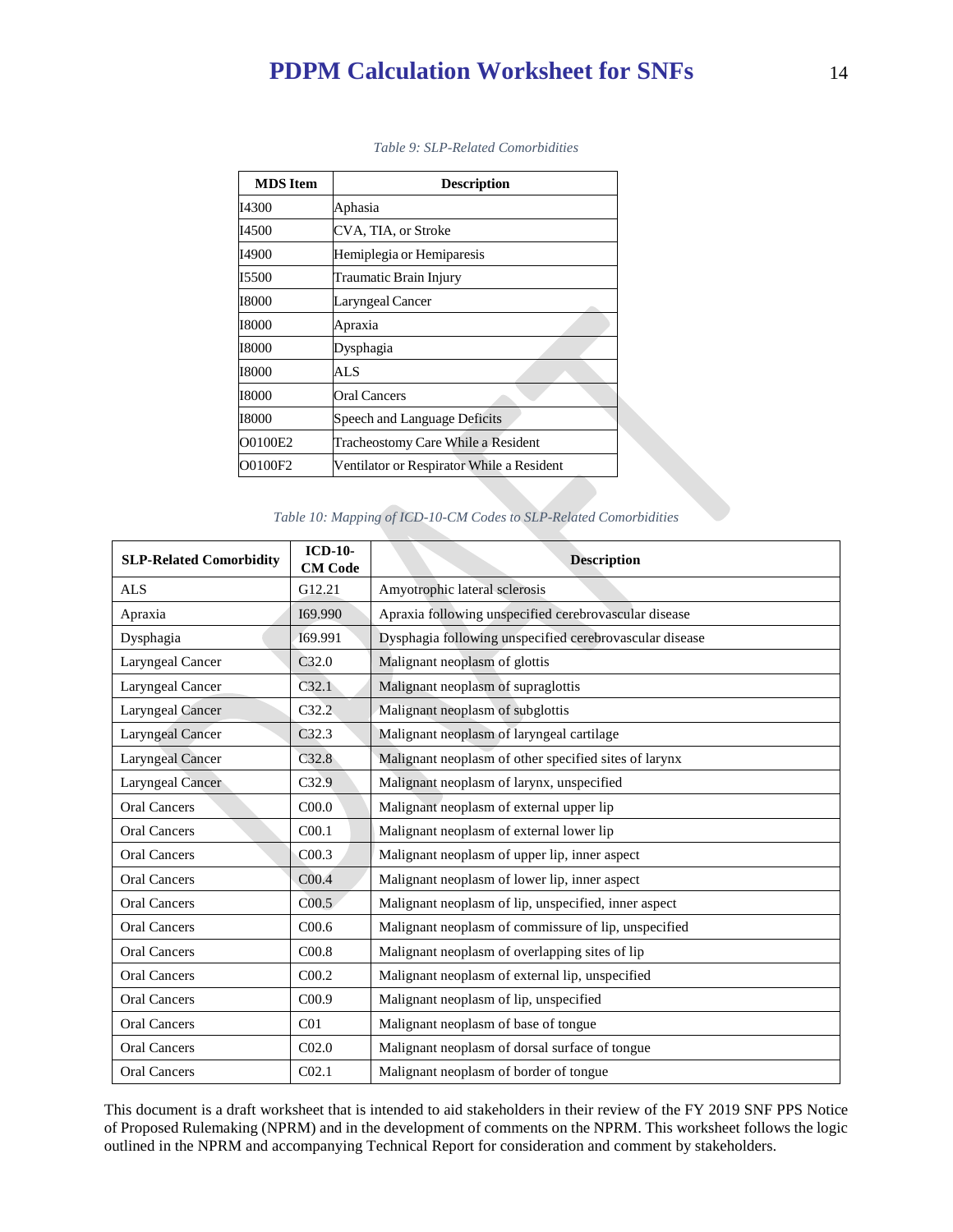| <b>SLP-Related Comorbidity</b> | <b>ICD-10-</b><br><b>CM</b> Code | <b>Description</b>                                                      |
|--------------------------------|----------------------------------|-------------------------------------------------------------------------|
| <b>Oral Cancers</b>            | CO2.2                            | Malignant neoplasm of ventral surface of tongue                         |
| <b>Oral Cancers</b>            | CO <sub>2.3</sub>                | Malignant neoplasm of anterior two-thirds of tongue, part unspecified   |
| <b>Oral Cancers</b>            | CO <sub>2.8</sub>                | Malignant neoplasm of overlapping sites of tongue                       |
| <b>Oral Cancers</b>            | CO <sub>2.4</sub>                | Malignant neoplasm of lingual tonsil                                    |
| <b>Oral Cancers</b>            | CO <sub>2.8</sub>                | Malignant neoplasm of overlapping sites of tongue                       |
| Oral Cancers                   | CO <sub>2.9</sub>                | Malignant neoplasm of tongue, unspecified                               |
| <b>Oral Cancers</b>            | C <sub>03.0</sub>                | Malignant neoplasm of upper gum                                         |
| <b>Oral Cancers</b>            | C <sub>03.1</sub>                | Malignant neoplasm of lower gum                                         |
| <b>Oral Cancers</b>            | C03.9                            | Malignant neoplasm of gum, unspecified                                  |
| <b>Oral Cancers</b>            | C <sub>03.9</sub>                | Malignant neoplasm of gum, unspecified                                  |
| <b>Oral Cancers</b>            | C <sub>04.0</sub>                | Malignant neoplasm of anterior floor of mouth                           |
| <b>Oral Cancers</b>            | C <sub>04.1</sub>                | Malignant neoplasm of lateral floor of mouth                            |
| <b>Oral Cancers</b>            | C <sub>04.8</sub>                | Malignant neoplasm of overlapping sites of floor of mouth               |
| <b>Oral Cancers</b>            | C <sub>04.9</sub>                | Malignant neoplasm of floor of mouth, unspecified                       |
| <b>Oral Cancers</b>            | C <sub>09.9</sub>                | Malignant neoplasm of tonsil, unspecified                               |
| Oral Cancers                   | C09.8                            | Malignant neoplasm of overlapping sites of tonsil                       |
| <b>Oral Cancers</b>            | C <sub>09.0</sub>                | Malignant neoplasm of tonsillar fossa                                   |
| <b>Oral Cancers</b>            | C <sub>09.1</sub>                | Malignant neoplasm of tonsillar pillar (anterior) (posterior)           |
| <b>Oral Cancers</b>            | C10.0                            | Malignant neoplasm of vallecula                                         |
| <b>Oral Cancers</b>            | C <sub>10.1</sub>                | Malignant neoplasm of anterior surface of epiglottis                    |
| <b>Oral Cancers</b>            | C10.8                            | Malignant neoplasm of overlapping sites of oropharynx                   |
| <b>Oral Cancers</b>            | C <sub>10.2</sub>                | Malignant neoplasm of lateral wall of oropharynx                        |
| <b>Oral Cancers</b>            | C10.3                            | Malignant neoplasm of posterior wall of oropharynx                      |
| <b>Oral Cancers</b>            | C10.4                            | Malignant neoplasm of branchial cleft                                   |
| <b>Oral Cancers</b>            | C10.8                            | Malignant neoplasm of overlapping sites of oropharynx                   |
| <b>Oral Cancers</b>            | C10.9                            | Malignant neoplasm of oropharynx, unspecified                           |
| Oral Cancers                   | C14.0                            | Malignant neoplasm of pharynx, unspecified                              |
| <b>Oral Cancers</b>            | C14.2                            | Malignant neoplasm of waldeyer's ring                                   |
| Oral Cancers                   | C <sub>14.8</sub>                | Malignant neoplasm of overlapping sites of lip, oral cavity and pharynx |
| <b>Oral Cancers</b>            | C14.8                            | Malignant neoplasm of overlapping sites of lip, oral cavity and pharynx |
| <b>Oral Cancers</b>            | C <sub>06.0</sub>                | Malignant neoplasm of cheek mucosa                                      |
| Oral Cancers                   | C <sub>06.1</sub>                | Malignant neoplasm of vestibule of mouth                                |
| Oral Cancers                   | C <sub>05.0</sub>                | Malignant neoplasm of hard palate                                       |
| <b>Oral Cancers</b>            | C <sub>05.1</sub>                | Malignant neoplasm of soft palate                                       |
| Oral Cancers                   | C <sub>05.2</sub>                | Malignant neoplasm of uvula                                             |
| <b>Oral Cancers</b>            | C <sub>05.9</sub>                | Malignant neoplasm of palate, unspecified                               |
| Oral Cancers                   | C <sub>05.8</sub>                | Malignant neoplasm of overlapping sites of palate                       |
| <b>Oral Cancers</b>            | C <sub>06.2</sub>                | Malignant neoplasm of retromolar area                                   |
| <b>Oral Cancers</b>            | C06.89                           | Malignant neoplasm of overlapping sites of other parts of mouth         |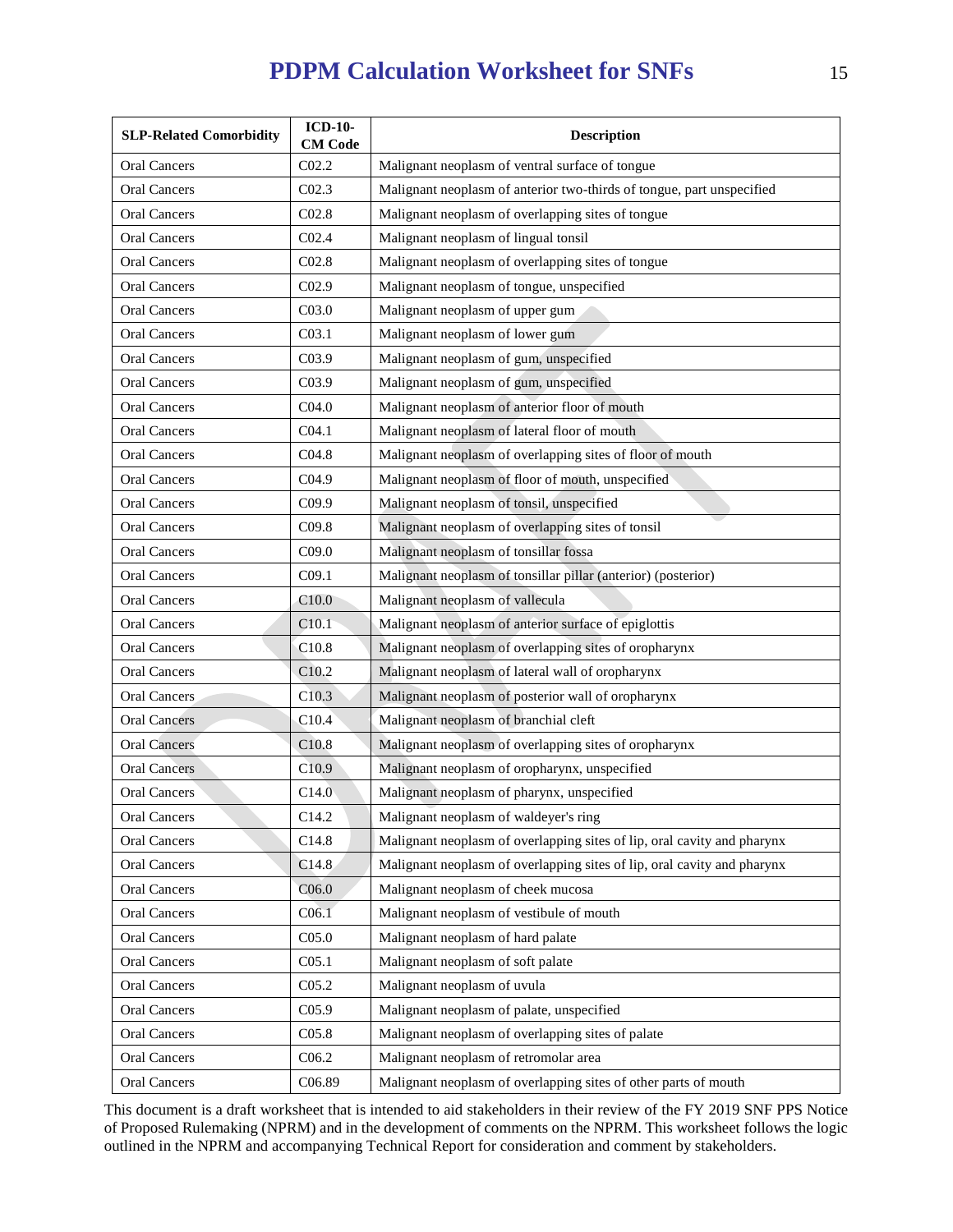| <b>SLP-Related Comorbidity</b>         | $ICD-10-$<br><b>CM Code</b> | <b>Description</b>                                                                  |  |
|----------------------------------------|-----------------------------|-------------------------------------------------------------------------------------|--|
| Oral Cancers                           | C <sub>06.80</sub>          | Malignant neoplasm of overlapping sites of unspecified parts of mouth               |  |
| Oral Cancers                           | C <sub>06.9</sub>           | Malignant neoplasm of mouth, unspecified                                            |  |
| Speech and Language<br><b>Deficits</b> | 169.928                     | Other speech and language deficits following unspecified cerebrovascular<br>disease |  |
| Speech and Language<br>Deficits        | 169.920                     | Aphasia following unspecified cerebrovascular disease                               |  |
| Speech and Language<br>Deficits        | 169.921                     | Dysphasia following unspecified cerebrovascular disease                             |  |
| Speech and Language<br><b>Deficits</b> | 169.922                     | Dysarthria following unspecified cerebrovascular disease                            |  |
| Speech and Language<br>Deficits        | 169.923                     | Fluency disorder following unspecified cerebrovascular disease                      |  |
| Speech and Language<br>Deficits        | 169.928                     | Other speech and language deficits following unspecified cerebrovascular<br>disease |  |

Presence of one or more SLP-related comorbidities? (Yes/No)

# **STEP #3**

Determine whether resident has a cognitive impairment. Calculate the resident's PDPM cognitive level, as described previously. If the PDPM cognitive level is cognitively intact, then the resident does not have a cognitive impairment. Otherwise, if the resident is assessed as mildly, moderately, or severely impaired, then the resident classifies as cognitively impaired.

Presence of Cognitive Impairment? (Yes/No)

# **STEP #4**

Determine how many of the following conditions are present:

- a. Based on Step 1, the resident is classified in the Acute Neurologic clinical category.
- b. Based on Step 2, the resident has one or more SLP-related comorbidities.
- c. Based on Step 3, the resident has a cognitive impairment.

Number of conditions present:

# **STEP #5**

Determine whether the resident has a swallowing disorder using item K0100. If any of the conditions indicated in items K0100A through K0100D is present, then the resident has swallowing disorder. If none of these conditions is present, the resident does not have a swallowing disorder for purposes of this calculation.

Presence of Swallowing Disorder? (Yes/No) \_\_\_\_\_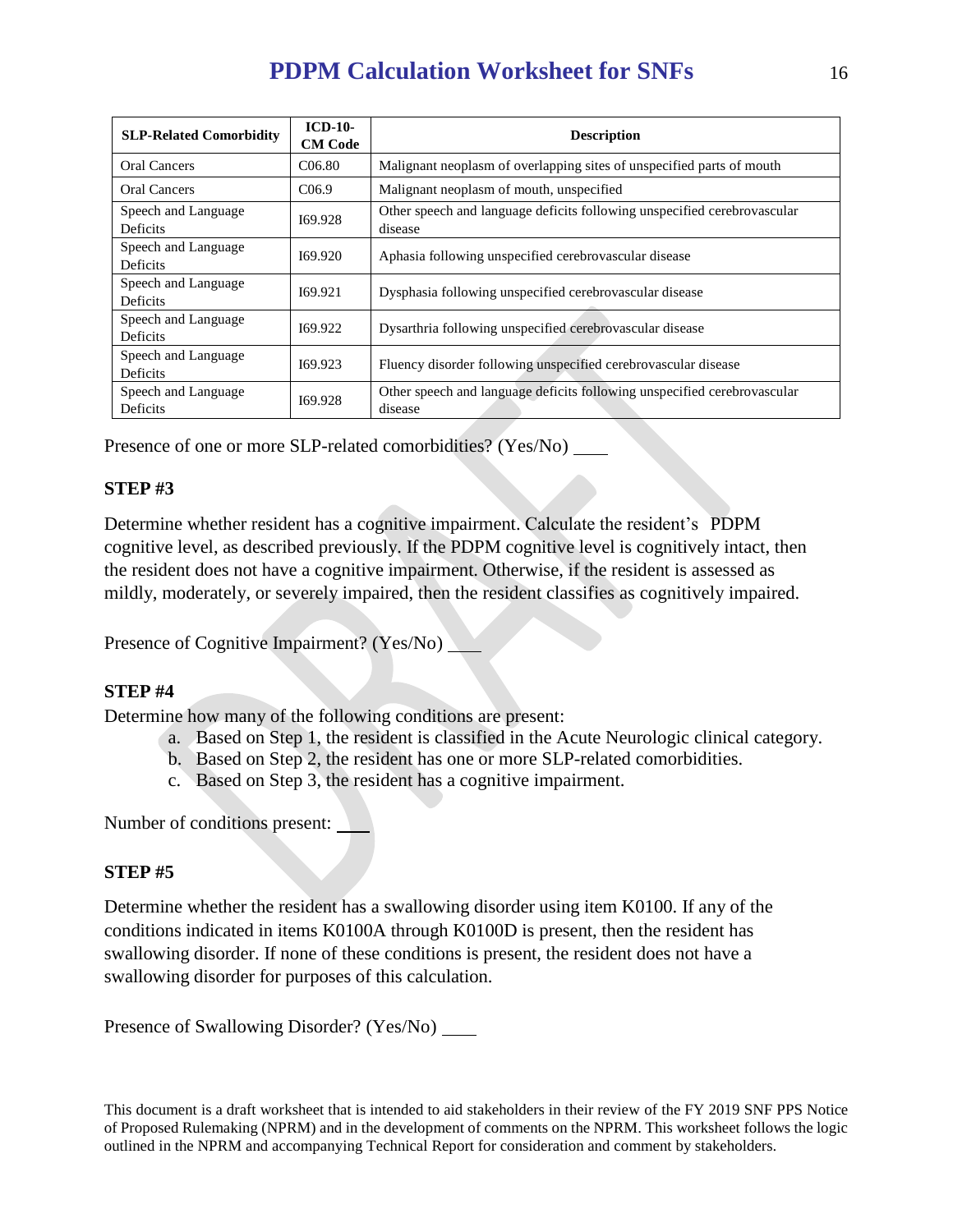### **STEP #6**

Determine whether the resident has a mechanically altered diet. If K0510C2 (mechanically altered diet while a resident) is checked, then the resident has a mechanically altered diet.

Presence of Mechanically Altered Diet? (Yes/No) \_\_\_\_\_

### **STEP #7**

Determine how many of the following conditions are present based on Steps 5 and 6:

- a. The resident has neither a swallowing disorder nor a mechanically altered diet.
- b. The resident has either a swallowing disorder or a mechanically altered diet.
- c. The resident has both a swallowing disorder and a mechanically altered diet.

Presence of Mechanically Altered Diet or Swallowing Disorder? (Neither/Either/Both):

### **STEP #8**

Determine the resident's SLP group using the responses from Steps 1-7 and the table below.

| <b>Presence of Acute Neurologic</b><br><b>Condition, SLP-Related</b><br><b>Comorbidity, or Cognitive</b><br><b>Impairment</b> | <b>Mechanically Altered Diet or</b><br><b>Swallowing Disorder</b> | <b>SLP Case-Mix Group</b> |
|-------------------------------------------------------------------------------------------------------------------------------|-------------------------------------------------------------------|---------------------------|
| None                                                                                                                          | Neither                                                           | <b>SA</b>                 |
| None                                                                                                                          | Either                                                            | SB                        |
| None                                                                                                                          | <b>B</b> oth                                                      | <b>SC</b>                 |
| Any one                                                                                                                       | Neither                                                           | SD                        |
| Any one                                                                                                                       | Either                                                            | <b>SE</b>                 |
| Any one                                                                                                                       | <b>Both</b>                                                       | SF                        |
| Any two                                                                                                                       | Neither                                                           | SG                        |
| Any two                                                                                                                       | Either                                                            | <b>SH</b>                 |
| Any two                                                                                                                       | <b>B</b> oth                                                      | SI                        |
| All three                                                                                                                     | Neither                                                           | SJ                        |
| All three                                                                                                                     | Either                                                            | <b>SK</b>                 |
| All three                                                                                                                     | Both                                                              | SL                        |

#### *Table 11: SLP Case-Mix Groups*

#### **PDPM SLP Classification:**

This document is a draft worksheet that is intended to aid stakeholders in their review of the FY 2019 SNF PPS Notice of Proposed Rulemaking (NPRM) and in the development of comments on the NPRM. This worksheet follows the logic outlined in the NPRM and accompanying Technical Report for consideration and comment by stakeholders.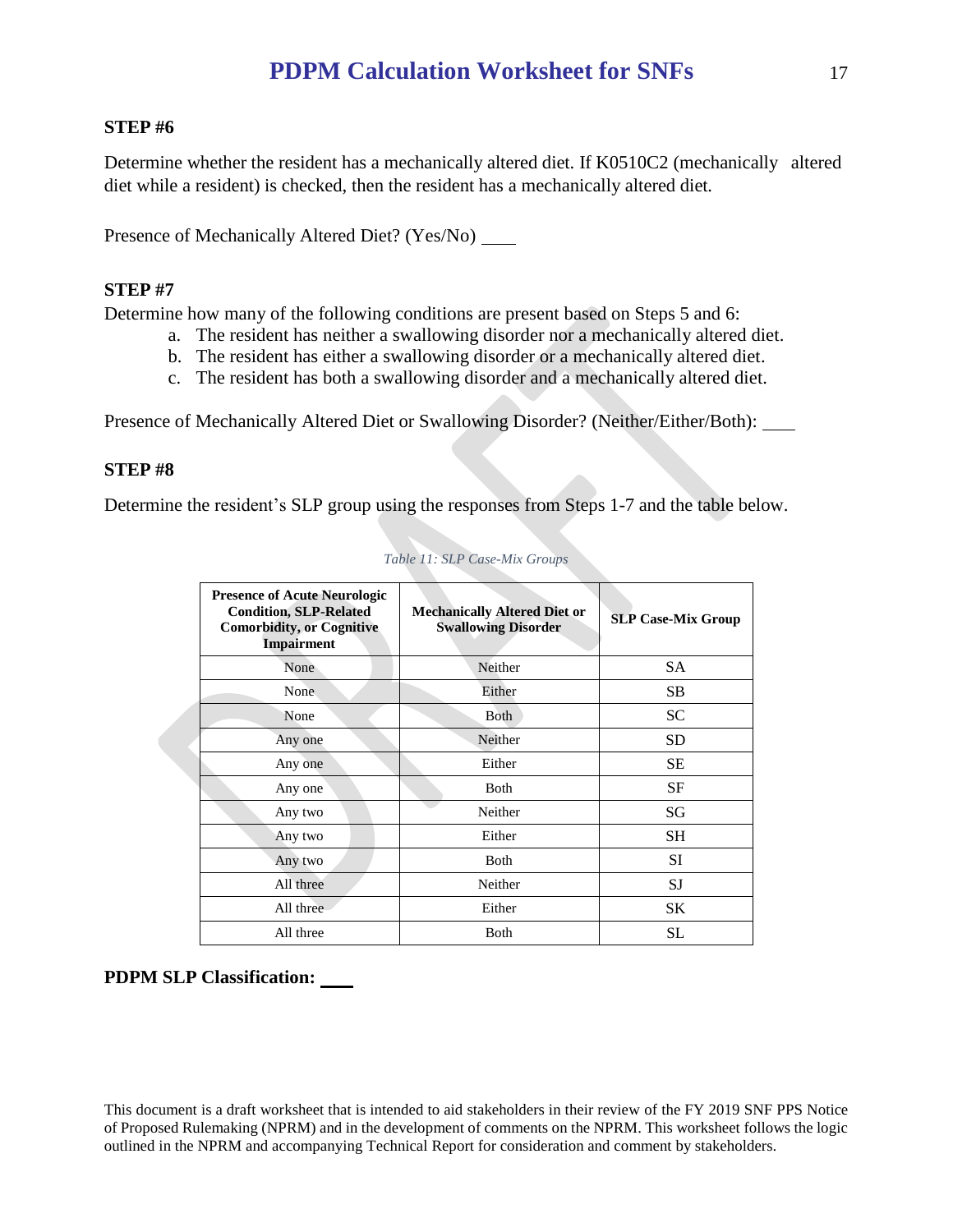## **STEP #1**

Determine whether resident has one or more NTA-related comorbidities.

1. Determine whether the resident has HIV/AIDS. HIV/AIDS is not reported on the MDS but is recorded on the SNF claim (ICD-10-CM code B20).

Resident has HIV/AIDS? (Yes/No)

2. Determine whether the resident meets the criteria for the comorbidity: "Parenteral/IV Feeding – High Intensity" or the comorbidity: "Parenteral/IV Feeding – Low Intensity". To do so, first determine if the resident received parenteral/IV feeding during the last 7 days while a resident of the SNF using item K0510A2. If the resident did not receive parenteral/IV feeding during the last 7 days while a resident, then the resident does not meet the criteria for Parenteral/IV Feeding – High Intensity or Parenteral/IV Feeding – Low Intensity.

If the resident did receive parenteral/IV feeding during the last 7 days while a resident, then use item K0710A to determine if the proportion of total calories the resident received through parenteral or tube feeding was 51% or more while a resident  $(K0710A2 = 3)$ . If  $K0710A2 = 3$  then the resident meets the criteria for Parenteral/IV Feeding – High Intensity. If the proportion of total calories the resident received through parenteral or tube feeding was  $26-50\%$  (K0710A2 = 2) and average fluid intake per day by IV or tube feeding was 501 cc per day or more while a resident  $(K0710B2 = 2)$ , then the resident qualifies for Parenteral/IV Feeding – Low Intensity.

Presence of Parenteral/IV Feeding – High Intensity? (Yes/No)

Presence of Parenteral/IV Feeding – Low Intensity? (Yes/No)

3. Determine whether the resident has any additional NTA-related comorbidities. To do this, examine the conditions and services in the table below, of which all except HIV/AIDS are recorded on the MDS. HIV/AIDS is recorded on the SNF claim. For conditions and services that are recorded in Section I8000 of the MDS, check if the corresponding ICD-10- CM codes are coded in Section I8000 using the mapping available at [www.cms.gov/](http://www.cms.gov/%20Medicare/Medicare-Fee-for-Service-Payment/SNFPPS/therapyresearch.html)  [Medicare/Medicare-Fee-for-Service-Payment/SNFPPS/therapyresearch.html.](http://www.cms.gov/%20Medicare/Medicare-Fee-for-Service-Payment/SNFPPS/therapyresearch.html)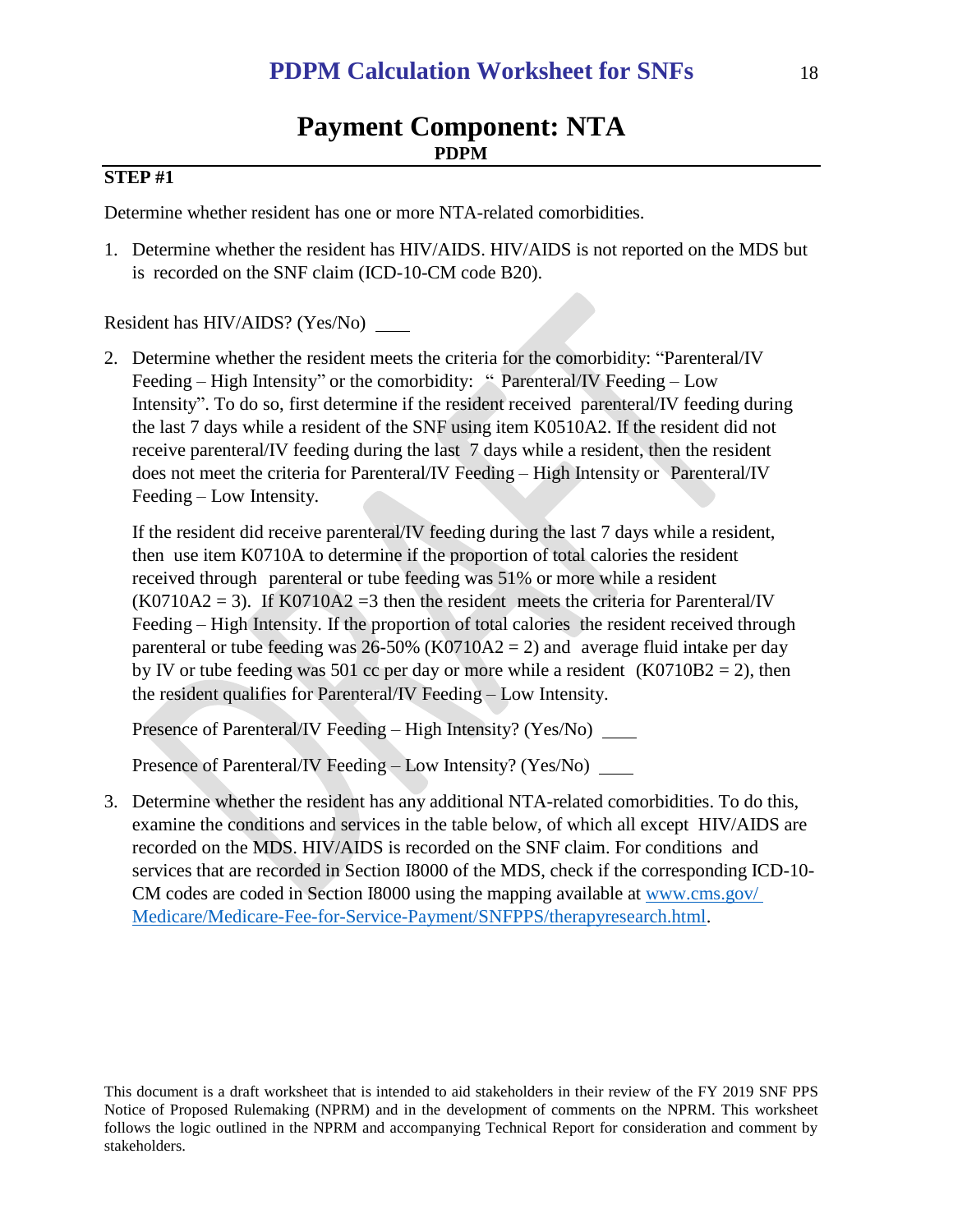*Table 12: NTA Comorbidity Score Calculation*

| <b>Condition/Extensive Service</b>                                                                                | <b>MDS</b> Item                 | <b>Points</b>  |
|-------------------------------------------------------------------------------------------------------------------|---------------------------------|----------------|
| <b>HIV/AIDS</b>                                                                                                   | N/A (SNF claim)                 | 8              |
| Parenteral IV Feeding: Level High                                                                                 | K0510A2,<br>K0710A2             | 7              |
| Special Treatments/Programs: Intravenous Medication Post-admit Code                                               | O0100H2                         | 5              |
| Special Treatments/Programs: Ventilator or Respirator Post-admit Code                                             | O0100F2                         | 4              |
| Parenteral IV feeding: Level Low                                                                                  | K0510A2,<br>K0710A2,<br>K0710B2 | 3              |
| <b>Lung Transplant Status</b>                                                                                     | <b>I8000</b>                    | 3              |
| Special Treatments/Programs: Transfusion Post-admit Code                                                          | O0100I2                         | $\overline{c}$ |
| Major Organ Transplant Status, Except Lung                                                                        | <b>I8000</b>                    | 2              |
| Active Diagnoses: Multiple Sclerosis Code                                                                         | I5200                           | $\overline{c}$ |
| Opportunistic Infections                                                                                          | <b>I8000</b>                    | $\overline{c}$ |
| Active Diagnoses: Asthma COPD Chronic Lung Disease Code                                                           | <b>I6200</b>                    | $\overline{2}$ |
| Bone/Joint/Muscle Infections/Necrosis - Except: Aseptic Necrosis of Bone                                          | <b>I8000</b>                    | 2              |
| Chronic Myeloid Leukemia                                                                                          | 18000                           | $\overline{c}$ |
| Wound Infection Code                                                                                              | <b>I2500</b>                    | 2              |
| Active Diagnoses: Diabetes Mellitus (DM) Code                                                                     | I2900                           | $\overline{c}$ |
| Endocarditis                                                                                                      | <b>I8000</b>                    | $\mathbf{1}$   |
| <b>Immune Disorders</b>                                                                                           | 18000                           | 1              |
| <b>End-Stage Liver Disease</b>                                                                                    | <b>I8000</b>                    | 1              |
| Other Foot Skin Problems: Diabetic Foot Ulcer Code                                                                | M1040B                          | $\mathbf{1}$   |
| Narcolepsy and Cataplexy                                                                                          | <b>I8000</b>                    | 1              |
| <b>Cystic Fibrosis</b>                                                                                            | <b>I8000</b>                    | 1              |
| Special Treatments/Programs: Tracheostomy Care Post-admit Code                                                    | O0100E2                         | 1              |
| Active Diagnoses: Multi-Drug Resistant Organism (MDRO) Code                                                       | I1700                           | 1              |
| Special Treatments/Programs: Isolation Post-admit Code                                                            | O0100M2                         | 1              |
| Specified Hereditary Metabolic/Immune Disorders                                                                   | <b>I8000</b>                    | 1              |
| Morbid Obesity                                                                                                    | <b>I8000</b>                    | 1              |
| Special Treatments/Programs: Radiation Post-admit Code                                                            | O0100B2                         | $\mathbf{1}$   |
| Highest Stage of Unhealed Pressure Ulcer - Stage 4                                                                | M0300X1                         | $\mathbf{1}$   |
| Psoriatic Arthropathy and Systemic Sclerosis                                                                      | <b>I8000</b>                    | $\mathbf{1}$   |
| <b>Chronic Pancreatitis</b>                                                                                       | <b>I8000</b>                    | 1              |
| Proliferative Diabetic Retinopathy and Vitreous Hemorrhage                                                        | 18000                           | $\mathbf{1}$   |
| Other Foot Skin Problems: Foot Infection Code, Other Open Lesion on Foot Code, Except<br>Diabetic Foot Ulcer Code | M1040A,<br>M1040C               | $\mathbf{1}$   |
| Complications of Specified Implanted Device or Graft                                                              | <b>I8000</b>                    | $\mathbf{1}$   |
| Bladder and Bowel Appliances: Intermittent catheterization                                                        | H0100D                          | $\mathbf{1}$   |
| <b>Inflammatory Bowel Disease</b>                                                                                 | <b>I8000</b>                    | $\mathbf{1}$   |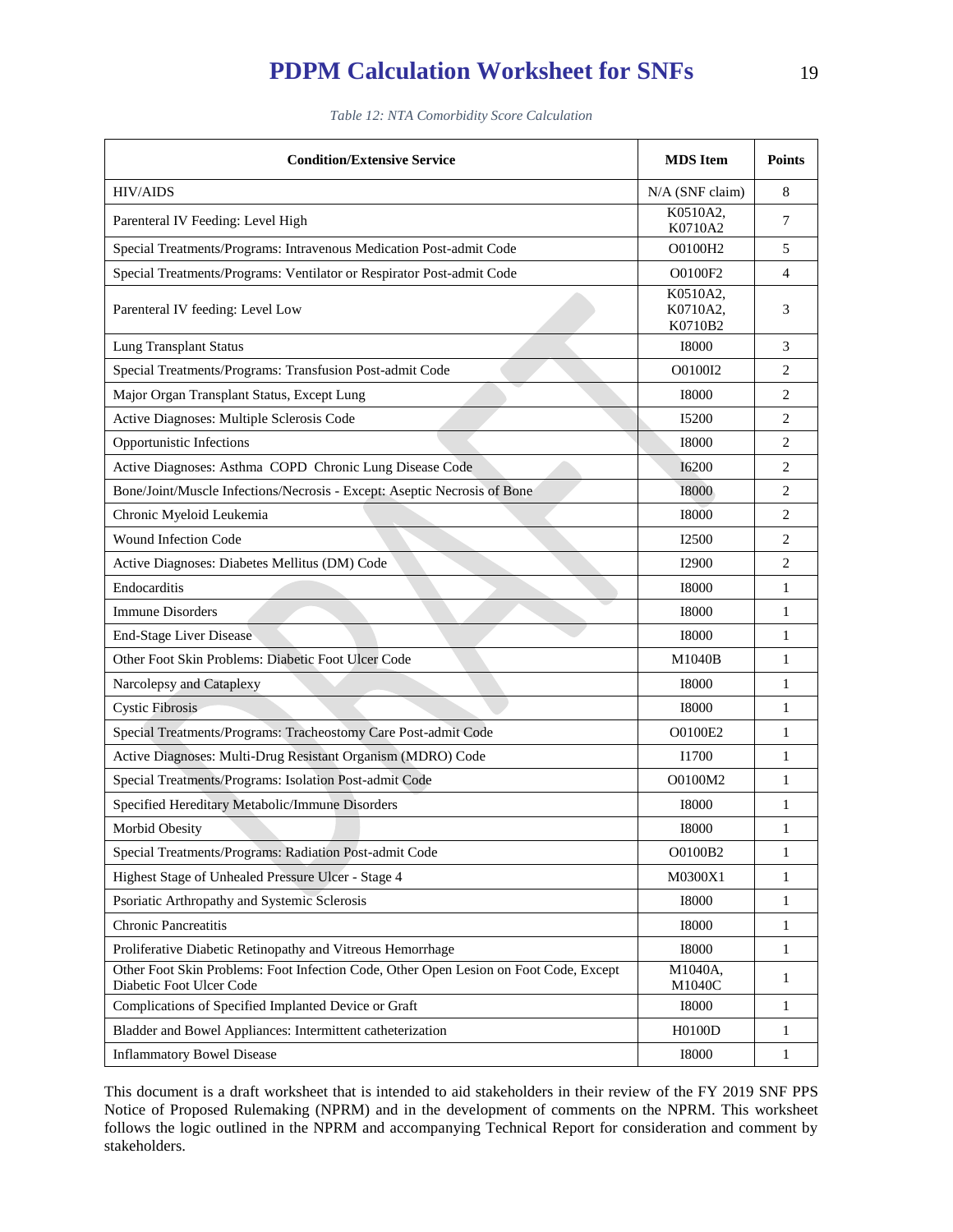| <b>Condition/Extensive Service</b>                                                                   | <b>MDS</b> Item | <b>Points</b> |
|------------------------------------------------------------------------------------------------------|-----------------|---------------|
| Aseptic Necrosis of Bone                                                                             | <b>I8000</b>    |               |
| Special Treatments/Programs: Suctioning Post-admit Code                                              | O0100D2         |               |
| Cardio-Respiratory Failure and Shock                                                                 | 18000           |               |
| Myelodysplastic Syndromes and Myelofibrosis                                                          | <b>I8000</b>    |               |
| Systemic Lupus Erythematosus, Other Connective Tissue Disorders, and Inflammatory<br>Spondylopathies | <b>I8000</b>    |               |
| Diabetic Retinopathy - Except : Proliferative Diabetic Retinopathy and Vitreous<br>Hemorrhage        | 18000           |               |
| Nutritional Approaches While a Resident: Feeding Tube                                                | K0510B2         |               |
| Severe Skin Burn or Condition                                                                        | <b>I8000</b>    |               |
| Intractable Epilepsy                                                                                 | <b>I8000</b>    |               |
| <b>Active Diagnoses: Malnutrition Code</b>                                                           | I5600           |               |
| Disorders of Immunity - Except : RxCC97: Immune Disorders                                            | <b>I8000</b>    |               |
| Cirrhosis of Liver                                                                                   | <b>I8000</b>    |               |
| <b>Bladder and Bowel Appliances: Ostomy</b>                                                          | <b>H0100C</b>   |               |
| <b>Respiratory Arrest</b>                                                                            | <b>I8000</b>    |               |
| Pulmonary Fibrosis and Other Chronic Lung Disorders                                                  | <b>I8000</b>    |               |

# **STEP #2**

Calculate the resident's total NTA score using the table above. To calculate the total NTA score, sum the points corresponding to each condition or service present. If none of these conditions or services is present, the resident's score is 0.

NTA Score:

## **STEP #3**

Determine the resident's NTA group using the table below.

| <b>NTA Score Range</b> | <b>NTA Case-Mix Group</b> |
|------------------------|---------------------------|
| $12+$                  | NA                        |
| $9 - 11$               | <b>NB</b>                 |
| $6 - 8$                | NC                        |
| $3 - 5$                | ND                        |
| $1-2$                  | NE                        |
|                        | NF                        |

*Table 13: NTA Case-Mix Groups*

## **PDPM NTA Classification:**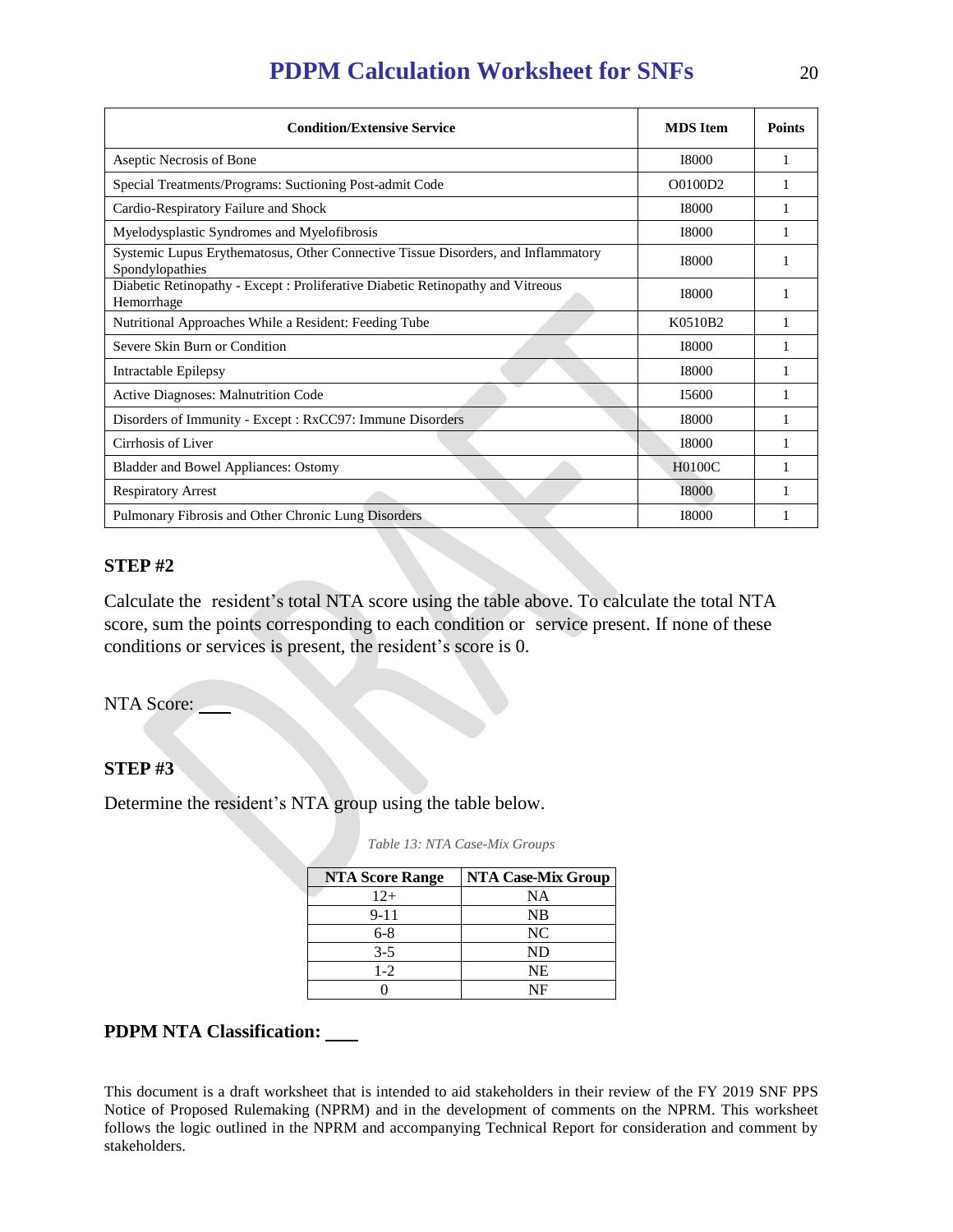# **Payment Component: Nursing PDPM**

#### **STEP #1**

Calculate the resident's Function Score for nursing payment. Use the following table to determine the Function Score for Eating Admission Performance (GG0130A1), Toileting Hygiene Admission Performance (GG0130C1), Sit to Lying Admission Performance (GG0170B1), Lying to Sitting on Side of Bed Admission Performance (GG0170C1), Sit to Stand Admission Performance (GG0170D1), Chair/Bed-to-Chair Transfer Admission Performance (GG0170E1), and Toilet Transfer Admission Performance (GG0170F1).

| Table 14: Function Score for Nursing Payment |  |  |  |  |
|----------------------------------------------|--|--|--|--|
|----------------------------------------------|--|--|--|--|

**Admin**stration

| Admission<br><b>Performance</b><br>$(Column 1) =$ | <b>Function Score =</b> |
|---------------------------------------------------|-------------------------|
| 05,06                                             |                         |
| 04                                                |                         |
| 03                                                |                         |
| 02                                                |                         |
| 01, 07, 09, 88                                    |                         |

Enter the Function Score for each item:

Eating

Eating Function Score:

#### Toileting

Toileting Hygiene Function Score:

#### Bed Mobility

Sit to Lying Function Score:

Lying to Sitting on Side of Bed Function Score:

#### Transfer

 $\overline{a}$ 

Sit to Stand Function Score:

Chair/Bed-to-Chair Function Score:

Toilet Transfer Function Score:

Next, calculate the average score for the two bed mobility items and the three transfer items as follows: Average the scores for Sit to Lying and Lying to Sitting on Side of Bed.<sup>7</sup> Average the

<sup>7</sup> Calculate the sum of the Function Scores for Sit to Lying and Lying to Sitting on Side of Bed. Divide this sum by 2. This is the Average Bed Mobility Function Score.

This document is a draft worksheet that is intended to aid stakeholders in their review of the FY 2019 SNF PPS Notice of Proposed Rulemaking (NPRM) and in the development of comments on the NPRM. This worksheet follows the logic outlined in the NPRM and accompanying Technical Report for consideration and comment by stakeholders.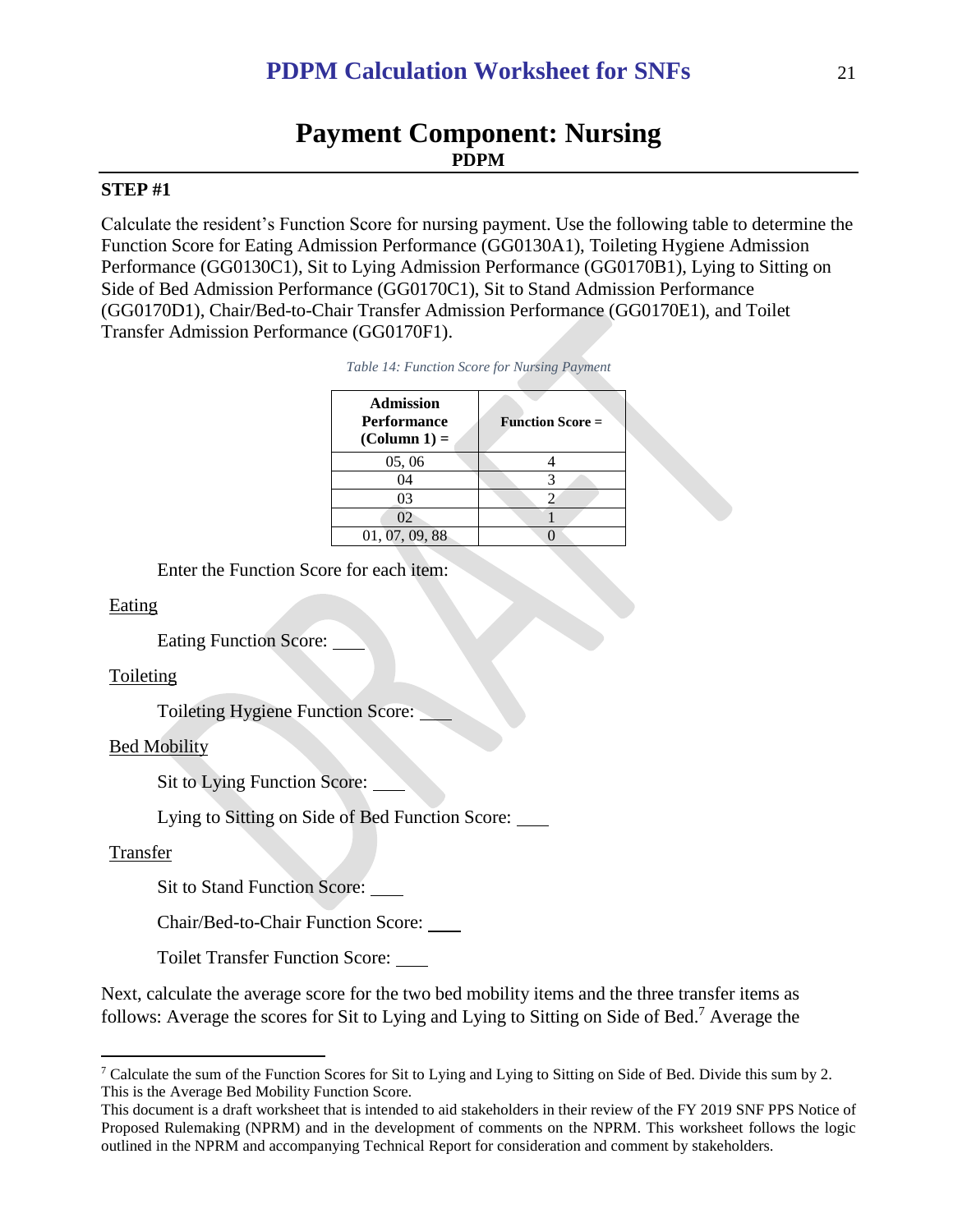scores for Sit to Stand, Chair/Bed-to-Chair and Toilet Transfer.<sup>8</sup> Enter the average bed mobility and transfer scores below.

Average Bed Mobility Function Score:

Average Transfer Function Score:

Calculate the sum of the following scores: Eating Function Score, Toileting Hygiene Function Score, Average Bed Mobility Score, and Average Transfer Score. Finally, round this sum to the nearest integer. This is the **PDPM Function Score for nursing payment**. The PDPM Function Score for nursing payment ranges from 0 through 16.

# **NURSING FUNCTION SCORE**:

## **STEP #2**

 $\overline{a}$ 

Determine the resident's nursing case-mix groups using the hierarchical classification below. Following the same method of nursing classification used under RUG-IV, nursing classification under PDPM employs the hierarchical classification method. Hierarchical classification is used in some payment systems, in staffing analysis, and in many research projects. In the hierarchical approach, start at the top and work down through the PDPM nursing classification model steps discussed below; the assigned classification is the first group for which the resident qualifies. In other words, start with the Extensive Services groups at the top of the PDPM nursing classification model. Then go down through the groups in hierarchical order: Extensive Services, Special Care High, Special Care Low, Clinically Complex, Behavioral Symptoms and Cognitive Performance, and Reduced Physical Function. When you find the first of the 25 individual PDPM nursing groups for which the resident qualifies, assign that group as the PDPM nursing classification.

<sup>&</sup>lt;sup>8</sup> Calculate the sum of the Function Scores for Sit to Stand, Chair/Bed-to-Chair, and Toilet Transfer. Divide by 3. This is the Average Transfer Function Score.

This document is a draft worksheet that is intended to aid stakeholders in their review of the FY 2019 SNF PPS Notice of Proposed Rulemaking (NPRM) and in the development of comments on the NPRM. This worksheet follows the logic outlined in the NPRM and accompanying Technical Report for consideration and comment by stakeholders.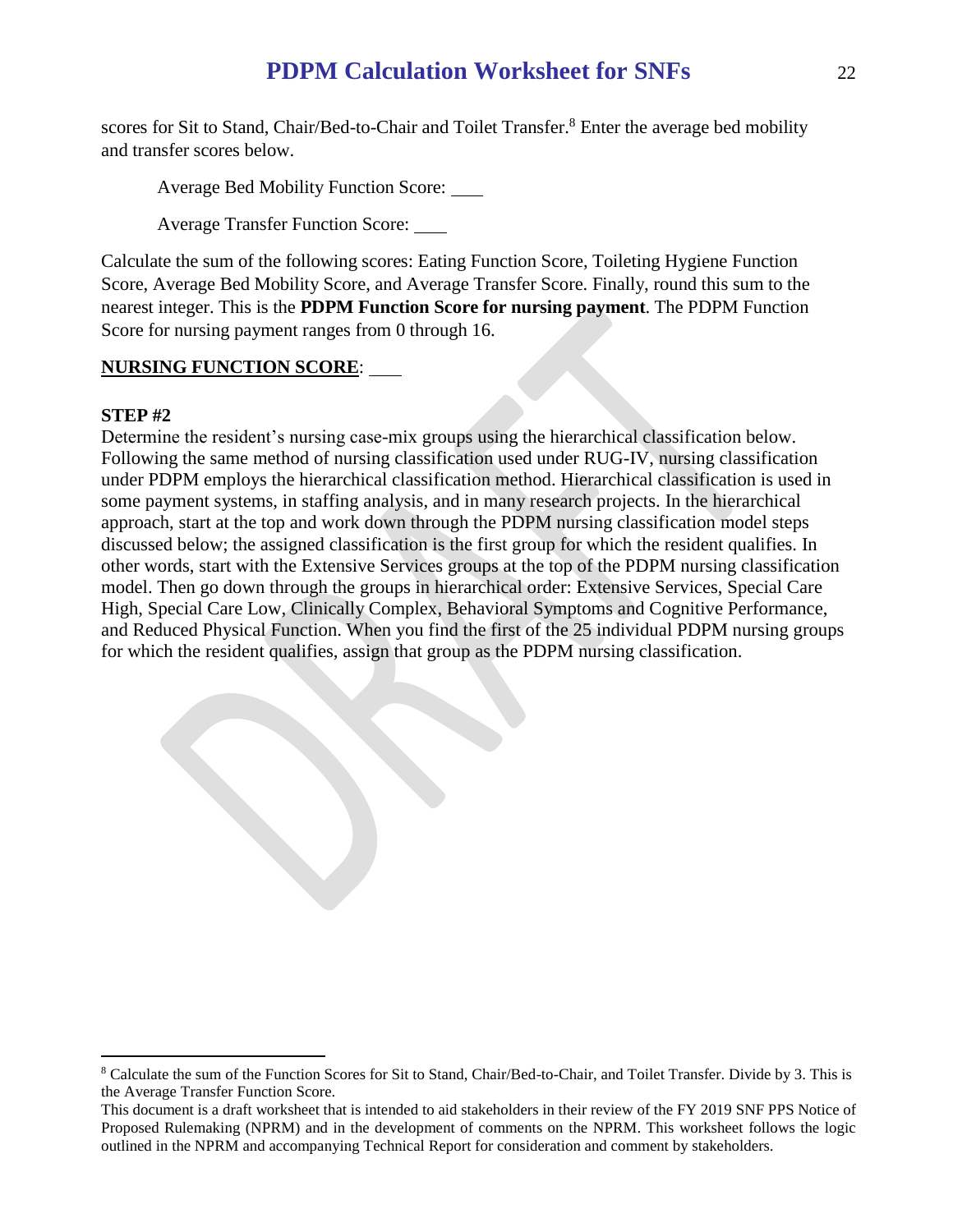# **CATEGORY: EXTENSIVE SERVICES**

The classification groups in this category are based on various services provided. Use the following instructions to begin the calculation:

## **STEP # 1**

Determine whether the resident is coded for **one** of the following treatments or services:

| O0100E2 | Tracheostomy care while a resident        |
|---------|-------------------------------------------|
| O0100F2 | Ventilator or respirator while a resident |
| O0100M2 | Isolation or quarantine for active        |
|         | infectious disease while resident         |

**If the resident does not receive one of these treatments or services, skip to the Special Care High Category now.**

## **STEP # 2**

If at least **one** of these treatments or services is coded and the resident has a total PDPM Nursing Function Score of 14 or less, he/she classifies in the Extensive Services category. **Move to Step #3. If the resident's PDPM Nursing Function Score is 15 or 16, s/he classifies as Clinically Complex.** S**kip to the Clinically Complex Category, Step #2.**

## **STEP # 3**

The resident classifies in the Extensive Services category according to the following chart:

| <b>Extensive Service Conditions</b>                                                      | <b>PDPM Nursing</b><br><b>Classification</b> |
|------------------------------------------------------------------------------------------|----------------------------------------------|
| Tracheostomy care* and<br>ventilator/respirator*                                         | ES3                                          |
| Tracheostomy care* or<br>ventilator/respirator*                                          | ES <sub>2</sub>                              |
| Isolation or quarantine for active<br>infectious disease *<br>without tracheostomy care* | ES <sub>1</sub>                              |
| without ventilator/respirator*                                                           |                                              |

\*while a resident

## **PDPM Nursing Classification:**

## **If the resident does not classify in the Extensive Services Category, proceed to the Special Care High Category.**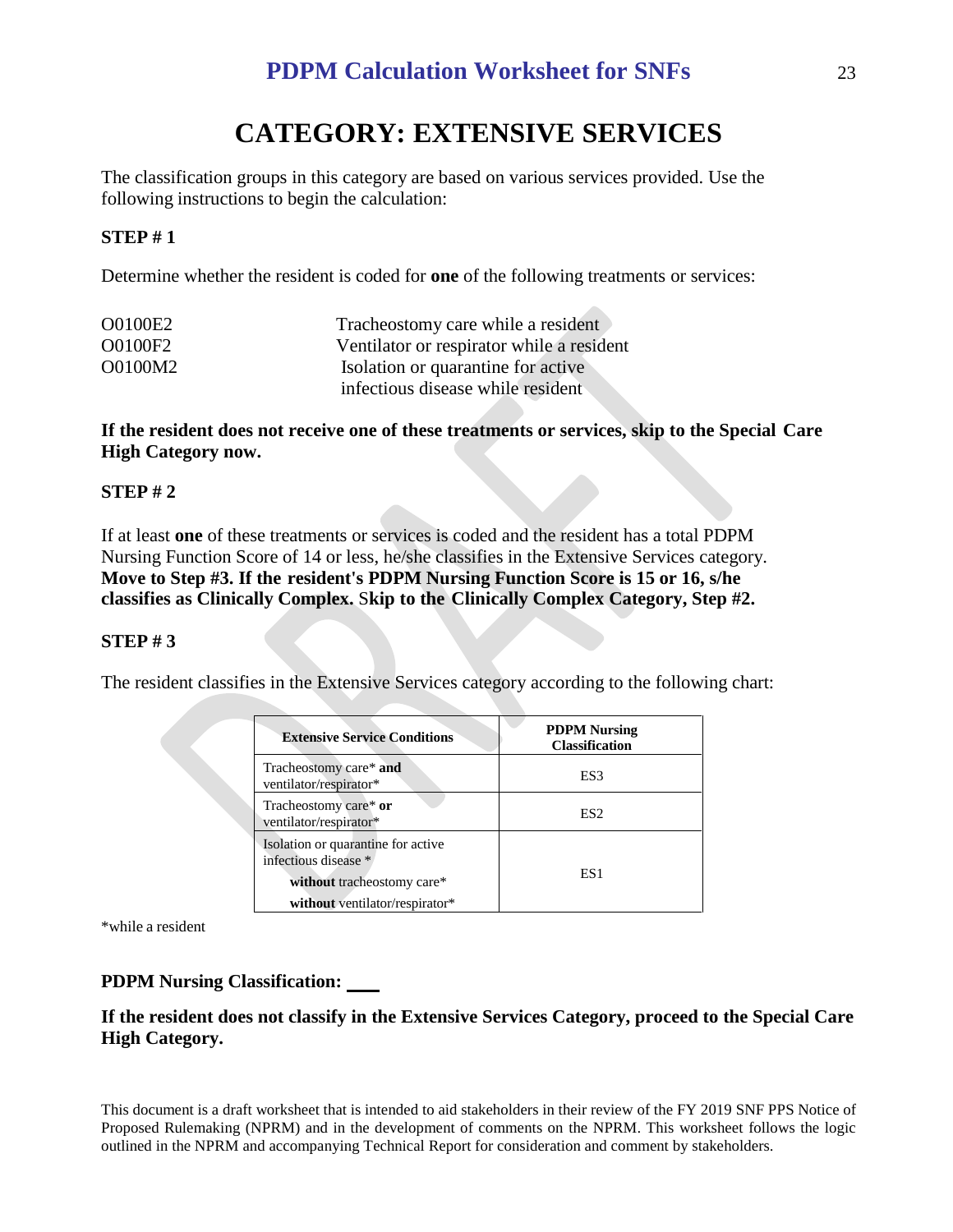# **CATEGORY: SPECIAL CARE HIGH**

The classification groups in this category are based on certain resident conditions or services. Use the following instructions:

# **STEP # 1**

Determine whether the resident is coded for **one** of the following conditions or services:

| B0100, Section GG items       | Comatose and completely dependent or activity did not occur at<br>admission (GG0130A1, GG0130C1, GG0170B1, GG0170C1,<br>GG0170D1, GG0170E1, and GG0170F1, all equal 01, 09, or<br>88) |
|-------------------------------|---------------------------------------------------------------------------------------------------------------------------------------------------------------------------------------|
| <b>I2100</b>                  | Septicemia                                                                                                                                                                            |
| I2900, N0350A,B               | Diabetes with <b>both</b> of the following:<br>Insulin injections (N0350A) for all 7 days<br>Insulin order changes on 2 or more days (N0350B)                                         |
| 15100, Nursing Function Score | Quadriplegia with Nursing Function Score $\leq 11$                                                                                                                                    |
| I6200, J1100C                 | Chronic obstructive pulmonary disease and shortness of breath<br>when lying flat                                                                                                      |
| J1550A, others                | Fever and one of the following;<br>I2000 Pneumonia<br>J1550B Vomiting<br>K0300 Weight loss $(1 or 2)$<br>K0510B1 or K0510B2 Feeding tube*                                             |
| K0510A1 or K0510A2            | Parenteral/IV feedings                                                                                                                                                                |
| O0400D2                       | Respiratory therapy for all 7 days                                                                                                                                                    |

\*Tube feeding classification requirements:

- (1) K0710A3 is 51% or more of total calories OR
- (2) K0710A3 is 26% to 50% of total calories and K0710B3 is 501 cc or more per day fluid enteral intake in the last 7 days.

## **If the resident does not have one of these conditions, skip to the Special Care Low Category now.**

# **STEP # 2**

If at least **one** of the special care conditions above is coded and the resident has a total PDPM Nursing Function Score of 14 or less, he or she classifies as Special Care High. **Move to Step #3. If the resident's PDPM Nursing Function Score is 15 or 16, he or she classifies as Clinically Complex.** S**kip to the Clinically Complex Category, Step #2.**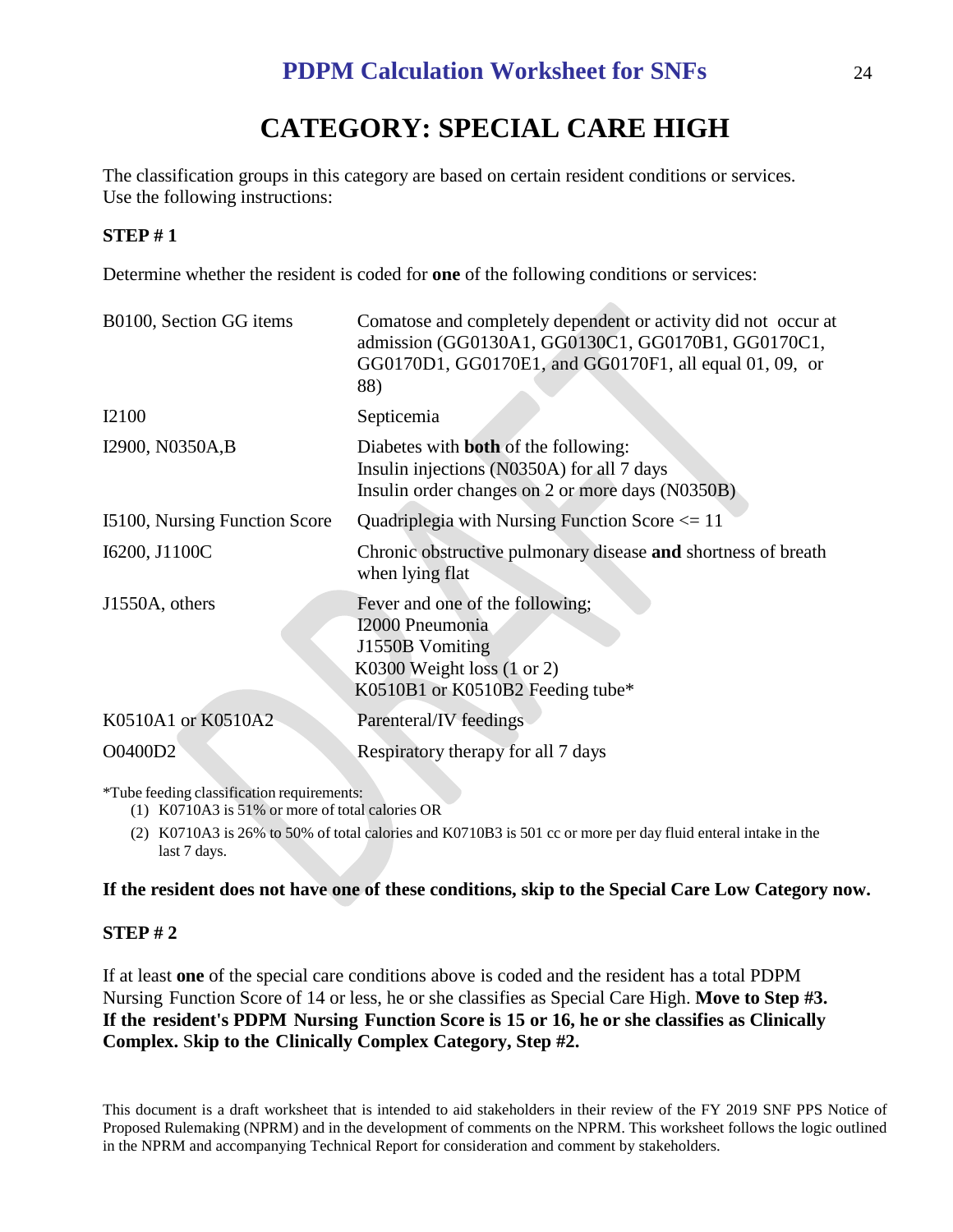### **STEP # 3**

Evaluate for depression. Signs and symptoms of depression are used as a third-level split for the Special Care High category. Residents with signs and symptoms of depression are identified by the Resident Mood Interview (PHQ-9 ©) or the Staff Assessment of Resident Mood (PHQ-9-OV<sup>©</sup>). Instructions for completing the PHQ-9<sup>©</sup> are in Chapter 3, Section D. Refer to Appendix E for cases in which the PHQ-9<sup> $\degree$ </sup> or (PHQ-9-OV $\degree$ ) is complete but all questions are not answered. The following items comprise the PHQ-9<sup>®</sup>:

| <b>Resident</b> | <b>Staff</b>  | <b>Description</b>                                                                                                                                                             |
|-----------------|---------------|--------------------------------------------------------------------------------------------------------------------------------------------------------------------------------|
| <b>D0200A</b>   | <b>D0500A</b> | Little interest or pleasure in doing things                                                                                                                                    |
| <b>D0200B</b>   | <b>D0500B</b> | Feeling down, depressed, or hopeless                                                                                                                                           |
| D0200C          | D0500C        | Trouble falling or staying asleep, sleeping too much                                                                                                                           |
| D0200D          | <b>D0500D</b> | Feeling tired or having little energy                                                                                                                                          |
| <b>D0200E</b>   | <b>D0500E</b> | Poor appetite or overeating                                                                                                                                                    |
| <b>D0200F</b>   | <b>D0500F</b> | Feeling bad about yourself- or that you are a failure or have let yourself<br>down or your family down                                                                         |
| D0200G          | D0500G        | Trouble concentrating on things, such as reading the newspaper or<br>watching television                                                                                       |
| D0200H          | <b>D0500H</b> | Moving or speaking so slowly that other people could have noticed. Or<br>the opposite - being so fidgety or restless that you have been moving<br>around a lot more than usual |
| D0200I          | D0500I        | Thoughts that you would be better off dead, or of hurting yourself in<br>some way                                                                                              |
|                 | D0500J        | Being short-tempered, easily annoyed                                                                                                                                           |

These items are used to calculate a Total Severity Score for the resident interview at Item D0300 and for the staff assessment at Item D0600. The resident qualifies as depressed for PDPM classification in either of the two following cases:

The D0300 Total Severity Score is greater than or equal to 10 but not 99, **or**

The D0600 Total Severity Score is greater than or equal to 10.

**Resident Qualifies as Depressed Yes \_\_\_\_\_ No \_\_\_\_** 

## **STEP # 4**

**Select the Special Care High classification based on the PDPM Nursing Function Score and the presence or absence of depression according to this table:**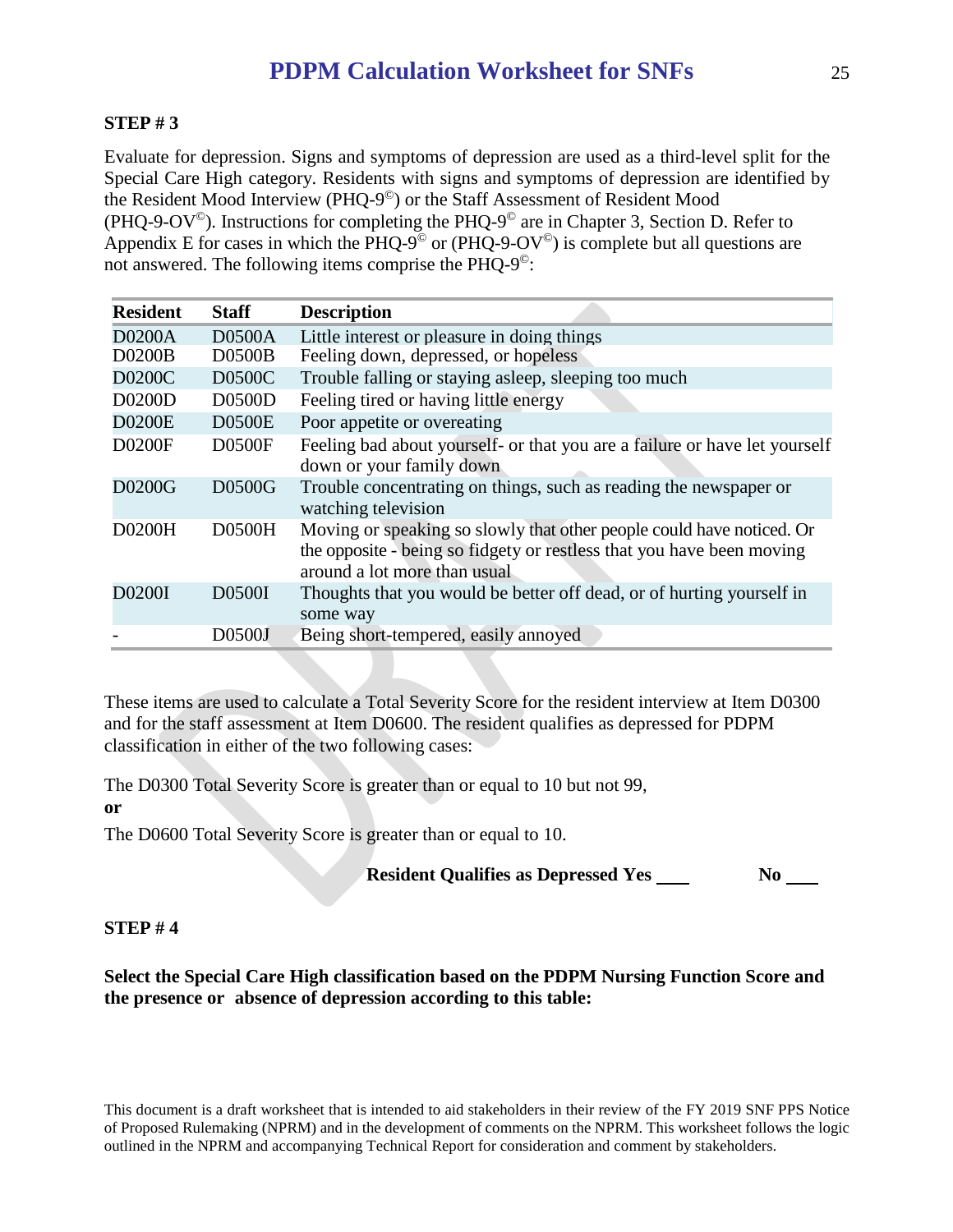| <b>Nursing Function Score</b> | Depressed? | <b>PDPM Nursing Classification</b> |
|-------------------------------|------------|------------------------------------|
|                               | Yes        | HDE <sub>2</sub>                   |
| ი-5                           | No         | HDE <sub>1</sub>                   |
| $6-14$                        | Yes        | HBC <sub>2</sub>                   |
| 6-14                          | Nο         | HBC <sub>1</sub>                   |

**PDPM Nursing Classification:**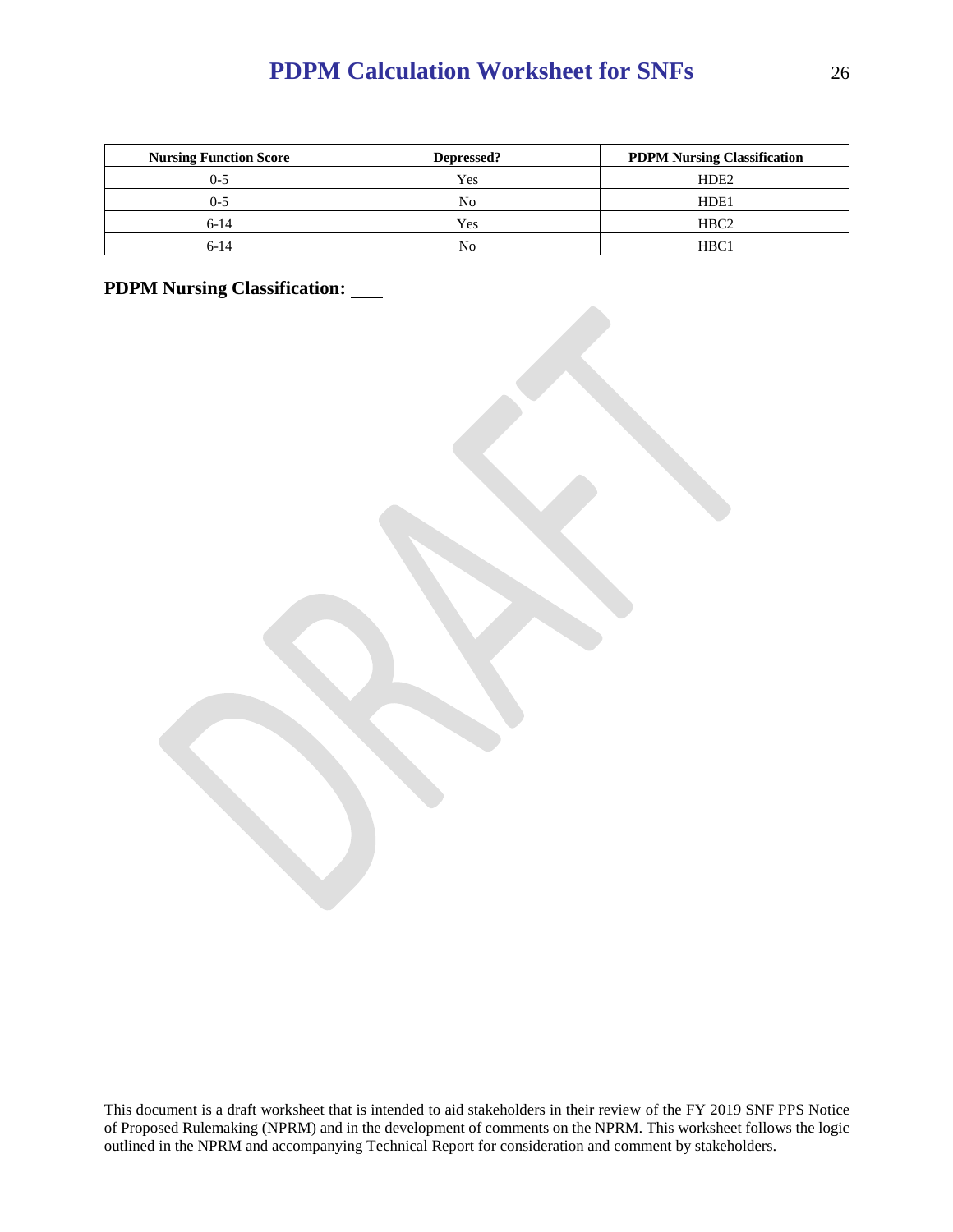# **CATEGORY: SPECIAL CARE LOW**

The classification groups in this category are based on certain resident conditions or services. Use the following instructions:

# **STEP # 1**

Determine whether the resident is coded for **one** of the following conditions or services:

| 14400, Nursing Function Score | Cerebral palsy, with Nursing Function Score $\leq 11$                                                         |
|-------------------------------|---------------------------------------------------------------------------------------------------------------|
| 15200, Nursing Function Score | Multiple sclerosis, with Nursing Function Score $\leq 11$                                                     |
| 15300, Nursing Function Score | Parkinson's disease, with Nursing Function Score <= 11                                                        |
| I6300, O0100C2                | Respiratory failure and oxygen therapy while a resident                                                       |
| K0510B1 or K0510B2            | Feeding tube*                                                                                                 |
| M0300B1                       | Two or more stage 2 pressure ulcers with two or more selected<br>skin treatments**                            |
| M0300C1, D1, F1               | Any stage 3 or 4 pressure ulcer with two or more selected skin<br>treatments**                                |
| M1030                         | Two or more venous/arterial ulcers with two or more selected<br>skin treatments**                             |
| M0300B1, M1030                | 1 stage 2 pressure ulcer and 1 venous/arterial ulcer with 2 or more<br>selected skin treatments**             |
| M1040A, B, C; M1200I          | Foot infection, diabetic foot ulcer or other open lesion of foot<br>with application of dressings to the feet |
| O0100B2                       | Radiation treatment while a resident                                                                          |
| O0100J2                       | Dialysis treatment while a resident                                                                           |
|                               |                                                                                                               |

\*Tube feeding classification requirements:

- (1) K0710A3 is 51% or more of total calories OR
- (2) K0710A3 is 26% to 50% of total calories and K0710B3 is 501 cc or more per day fluid enteral intake in the last 7 days.

\*\*Selected skin treatments:

M1200A,B# Pressure relieving chair and/or bed

M1200CTurning/repositioning

M1200D Nutrition or hydration intervention

M1200E Pressure ulcer care

M1200G Application of dressings (not to feet)

M1200H Application of ointments (not to feet)

#Count as one treatment even if both provided

## **If the resident does not have one of these conditions, skip to the Clinically Complex Category now.**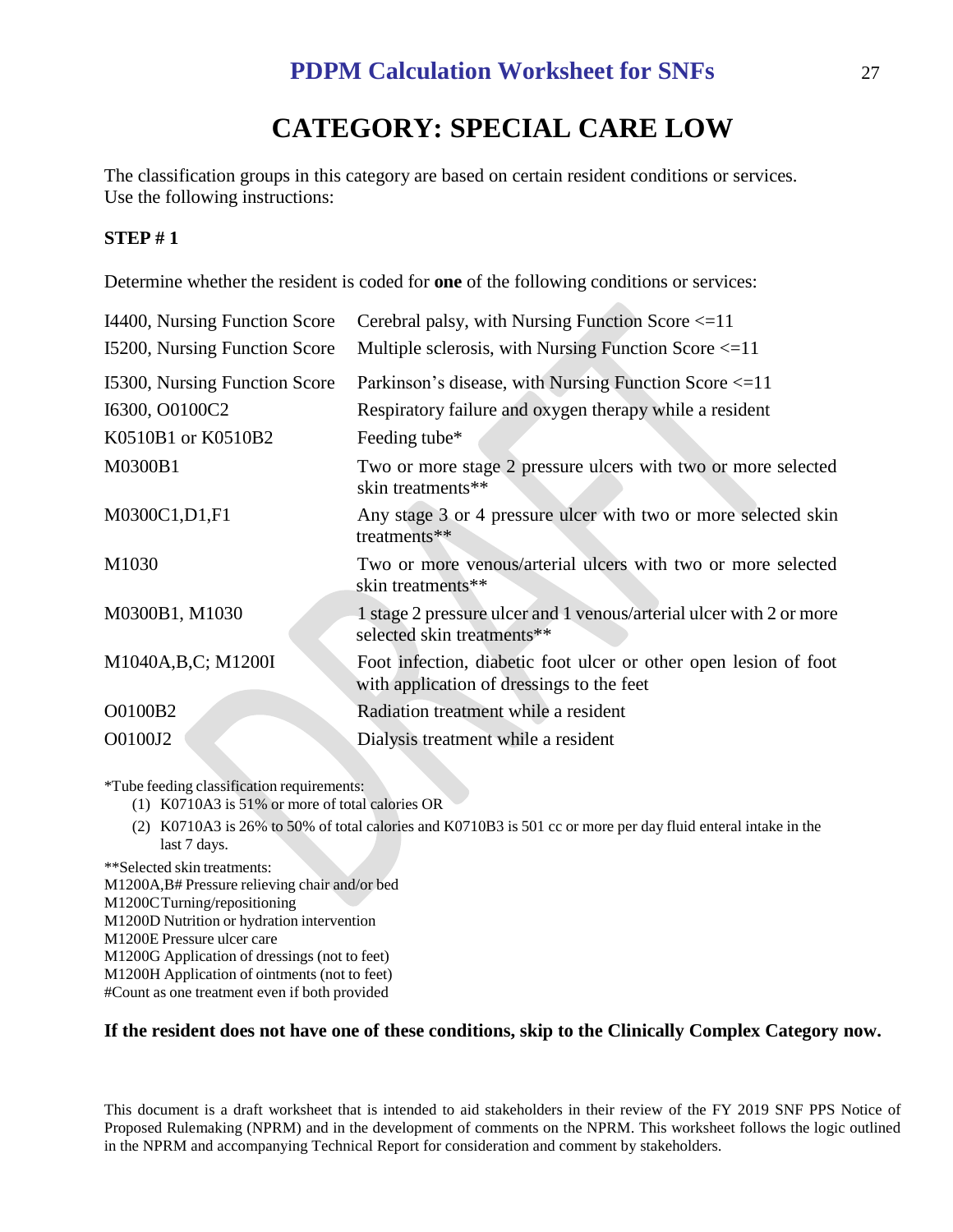# **STEP # 2**

If at least **one** of the special care conditions above is coded and the resident has a total PDPM Nursing Function Score of 14 or less, he or she classifies as Special Care Low. **Move to Step #3. If the resident's PDPM Nursing Function Score is 15 or 16, he or she classifies as Clinically Complex.** S**kip to the Clinically Complex Category, Step #2.**

# **STEP # 3**

Evaluate for depression. Signs and symptoms of depression are used as a third-level split for the Special Care Low category. Residents with signs and symptoms of depression are identified by the Resident Mood Interview (PHQ-9 ©) or the Staff Assessment of Resident Mood

(PHQ-9-OV<sup>©</sup>). Instructions for completing the PHQ-9<sup>©</sup> are in Chapter 3, Section D. Refer to Appendix E for cases in which the PHQ-9<sup> $\degree$ </sup> or (PHQ-9-OV $\degree$ ) is complete but all questions are not answered. The following items comprise the PHQ- $9^{\circ}$ :

| <b>Resident</b> | <b>Staff</b>  | <b>Description</b>                                                         |
|-----------------|---------------|----------------------------------------------------------------------------|
| <b>D0200A</b>   | <b>D0500A</b> | Little interest or pleasure in doing things                                |
| <b>D0200B</b>   | <b>D0500B</b> | Feeling down, depressed, or hopeless                                       |
| D0200C          | <b>D0500C</b> | Trouble falling or staying asleep, sleeping too much                       |
| D0200D          | <b>D0500D</b> | Feeling tired or having little energy                                      |
| <b>D0200E</b>   | <b>D0500E</b> | Poor appetite or overeating                                                |
| <b>D0200F</b>   | <b>D0500F</b> | Feeling bad about yourself- or that you are a failure or have let yourself |
|                 |               | down or your family down                                                   |
| D0200G          | D0500G        | Trouble concentrating on things, such as reading the newspaper or          |
|                 |               | watching television                                                        |
| D0200H          | <b>D0500H</b> | Moving or speaking so slowly that other people could have noticed. Or      |
|                 |               | the opposite - being so fidgety or restless that you have been moving      |
|                 |               | around a lot more than usual                                               |
| D0200I          | D0500I        | Thoughts that you would be better off dead, or of hurting yourself in      |
|                 |               | some way                                                                   |
|                 | D0500J        | Being short-tempered, easily annoyed                                       |

These items are used to calculate a Total Severity Score for the resident interview at Item D0300 and for the staff assessment at Item D0600. The resident qualifies as depressed for PDPM classification in either of the two following cases:

The D0300 Total Severity Score is greater than or equal to 10 but not 99,

**or**

The D0600 Total Severity Score is greater than or equal to 10.

# **Resident Qualifies as Depressed Yes No No**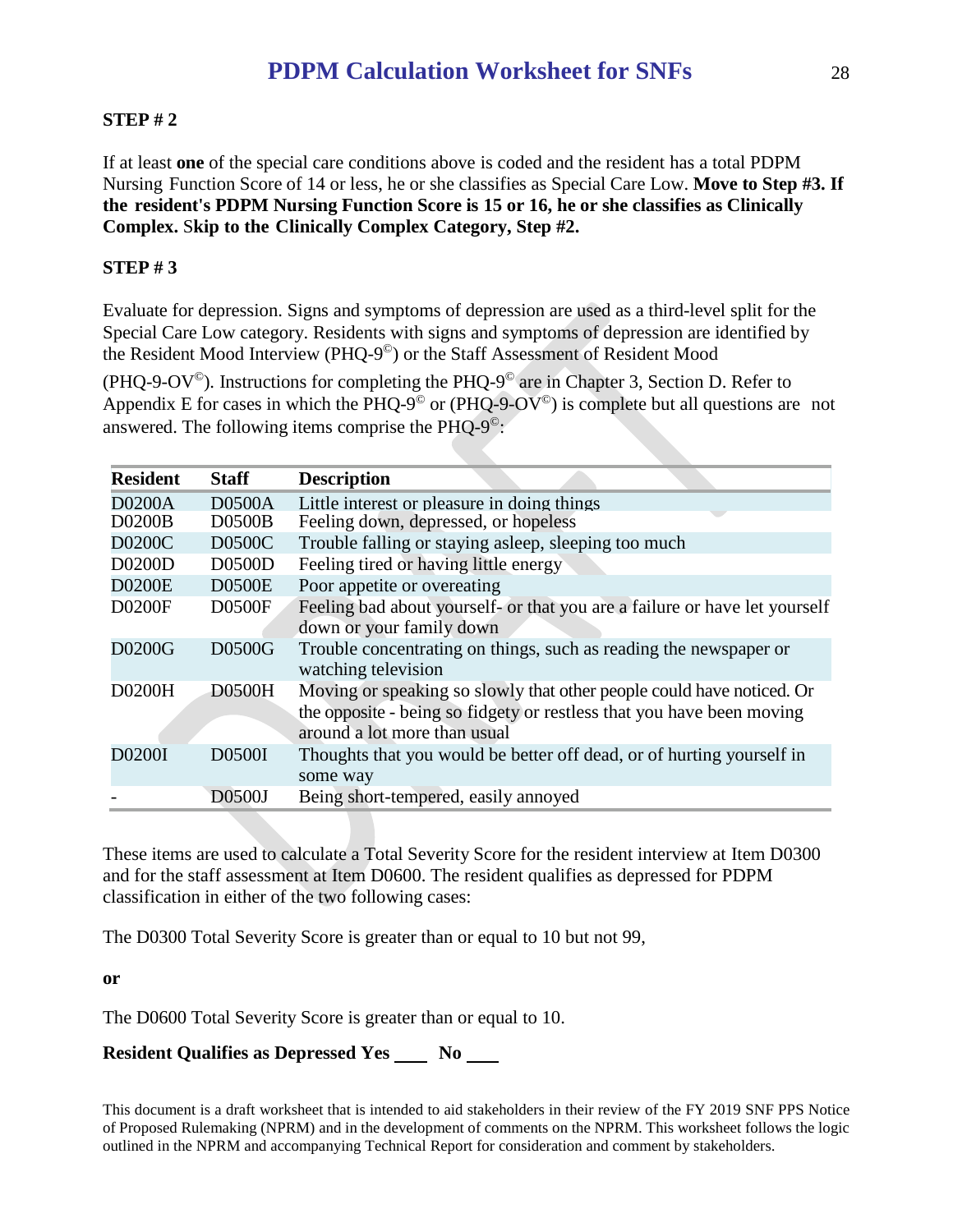## **STEP # 4**

**Select the Special Care Low classification based on the PDPM Nursing Function Score and the presence or absence of depression according to this table:**

| <b>Nursing Function Score</b> | Depressed? | <b>PDPM Nursing Classification</b> |
|-------------------------------|------------|------------------------------------|
| ()-5                          | Yes        | LDE2                               |
|                               | No         | LDE1                               |
| $6-14$                        | Yes        | LBC <sub>2</sub>                   |
| $6-14$                        | No         | LBC1                               |

**PDPM Nursing Classification:**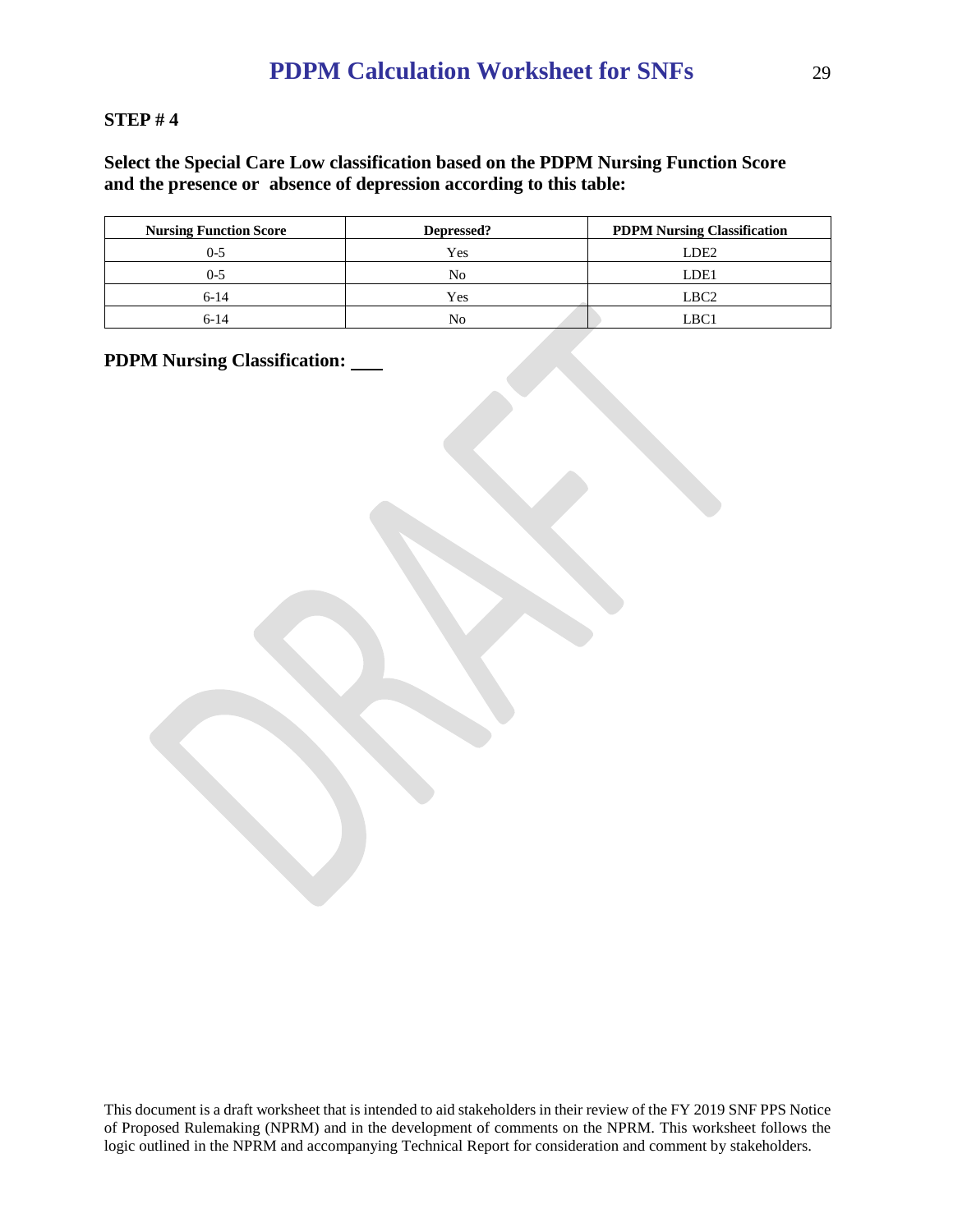# **CATEGORY: CLINICALLY COMPLEX**

The classification groups in this category are based on certain resident conditions or services. Use the following instructions:

# **STEP # 1**

Determine whether the resident is coded for **one** of the following conditions or services:

| <b>MDS</b> Item               | <b>Condition or Service</b>                                               |  |
|-------------------------------|---------------------------------------------------------------------------|--|
|                               |                                                                           |  |
| I2000                         | Pneumonia                                                                 |  |
| 14900, Nursing Function Score | Hemiplegia/hemiparesis with Nursing Function Score <= 11                  |  |
| M1040D,E                      | Open lesions (other than ulcers, rashes, and cuts) with any selected skin |  |
|                               | treatment* or surgical wounds                                             |  |
| M1040F                        | <b>Burns</b>                                                              |  |
| O0100A2                       | Chemotherapy while a resident                                             |  |
| O0100C2                       | Oxygen Therapy while a resident                                           |  |
| O0100H2                       | IV Medications while a resident                                           |  |
| O0100I2                       | Transfusions while a resident                                             |  |

*Table 15: Clinically Complex Conditions or Services*

\*Selected SkinTreatments: M1200F Surgical wound care, M1200G Application of nonsurgical dressing (other than to feet), M1200H Application of ointments/medications (other than to feet)

# **If the resident does not have one of these conditions, skip to the Behavioral Symptoms and Cognitive Performance Category now.**

# **STEP # 2**

Evaluate for depression. Signs and symptoms of depression are used as a third-level split for the Clinically Complex category. Residents with signs and symptoms of depression are identified by the Resident Mood Interview (PHQ-9<sup>®</sup>) or the Staff Assessment of Resident Mood (PHQ-9-OV<sup>©</sup>). Instructions for completing the PHQ-9<sup>©</sup> are in Chapter 3, section D. Refer to Appendix E for cases in which the PHQ-9<sup> $\degree$ </sup> or (PHQ-9-OV $\degree$ ) is complete but all questions are not answered. The following items comprise the PHQ- $9^\circ$ :

| <b>Resident</b> | <b>Staff</b>  | <b>Description</b>                                                                                                                                                             |
|-----------------|---------------|--------------------------------------------------------------------------------------------------------------------------------------------------------------------------------|
| <b>D0200A</b>   | <b>D0500A</b> | Little interest or pleasure in doing things                                                                                                                                    |
| <b>D0200B</b>   | D0500B        | Feeling down, depressed, or hopeless                                                                                                                                           |
| D0200C          | D0500C        | Trouble falling or staying asleep, sleeping too much                                                                                                                           |
| D0200D          | <b>D0500D</b> | Feeling tired or having little energy                                                                                                                                          |
| <b>D0200E</b>   | <b>D0500E</b> | Poor appetite or overeating                                                                                                                                                    |
| D0200F          | <b>D0500F</b> | Feeling bad about yourself- or that you are a failure or have let yourself<br>down or your family down                                                                         |
| D0200G          | D0500G        | Trouble concentrating on things, such as reading the newspaper or<br>watching television                                                                                       |
| D0200H          | <b>D0500H</b> | Moving or speaking so slowly that other people could have noticed. Or<br>the opposite - being so fidgety or restless that you have been moving<br>around a lot more than usual |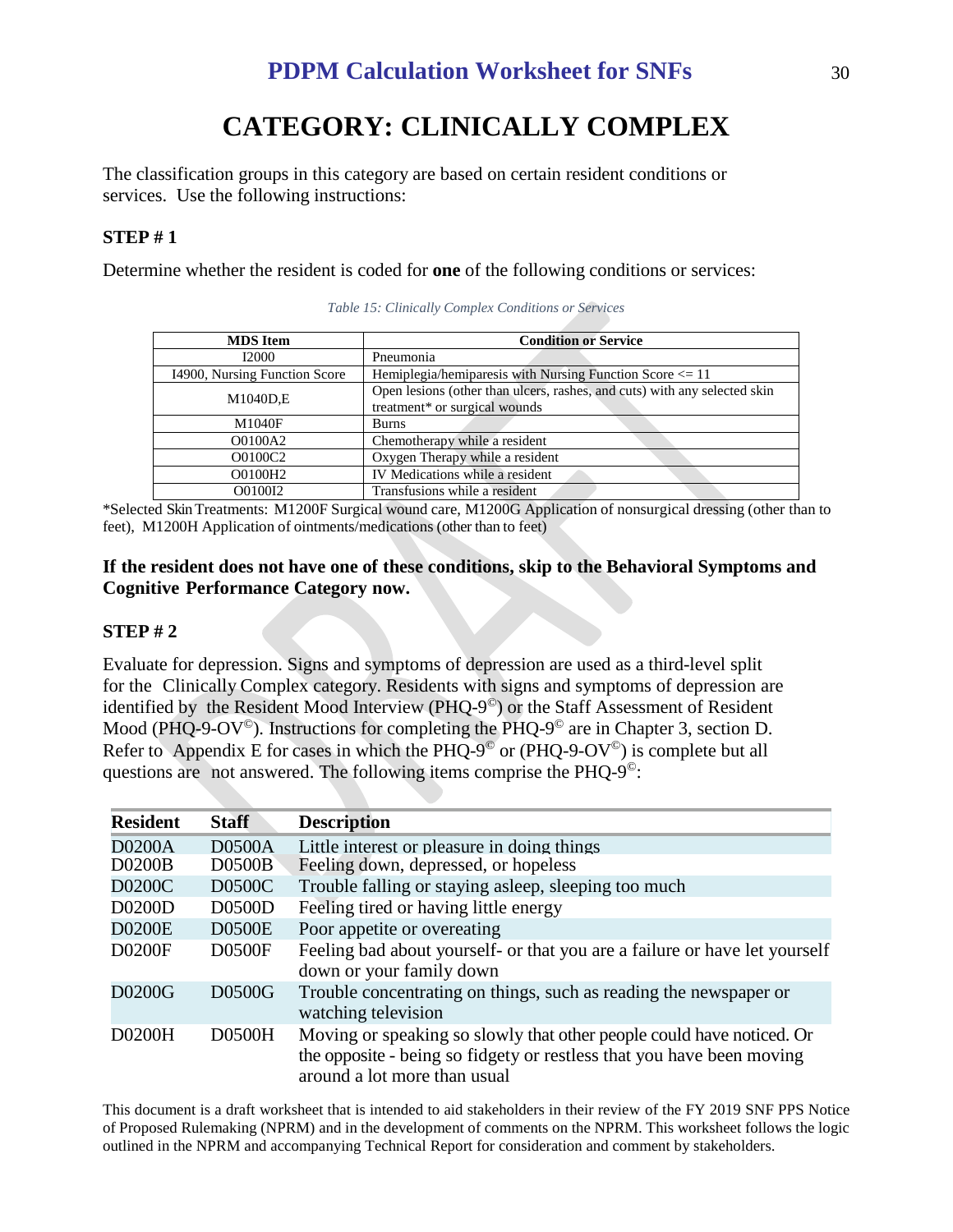| <b>Resident</b> | <b>Staff</b>  | <b>Description</b>                                                    |
|-----------------|---------------|-----------------------------------------------------------------------|
| <b>D0200I</b>   | <b>D0500I</b> | Thoughts that you would be better off dead, or of hurting yourself in |
|                 |               | some way                                                              |
|                 | D0500J        | Being short-tempered, easily annoyed                                  |

These items are used to calculate a Total Severity Score for the resident interview at Item D0300 and for the staff assessment at Item D0600. A higher Total Severity Score is associated with more symptoms of depression. For the resident interview, a Total Severity Score of 99 indicates that the interview was not successful.

The resident qualifies as depressed for PDPM classification in either of the two following cases:

The D0300 Total Severity Score is greater than or equal to 10 but not 99,

**or**

The D0600 Total Severity Score is greater than or equal to 10.

**Resident Qualifies as Depressed Yes No 100 Leapers** 

## **STEP # 3**

**Select the Clinically Complex classification based on the PDPM Nursing Function Score and the presence or absence of depression according to this table:**

| <b>Nursing Function Score</b> | Depressed? | <b>PDPM Nursing Classification</b> |
|-------------------------------|------------|------------------------------------|
| $0 - 5$                       | Yes        | CDE <sub>2</sub>                   |
| $0 - 5$                       | No         | CDE <sub>1</sub>                   |
| $6 - 14$                      | Yes        | CBC <sub>2</sub>                   |
| $15-16$                       | Yes        | CA2                                |
| $6 - 14$                      | No         | CBC <sub>1</sub>                   |
| 15-16                         | No         | CA1                                |

# **PDPM Nursing Classification:**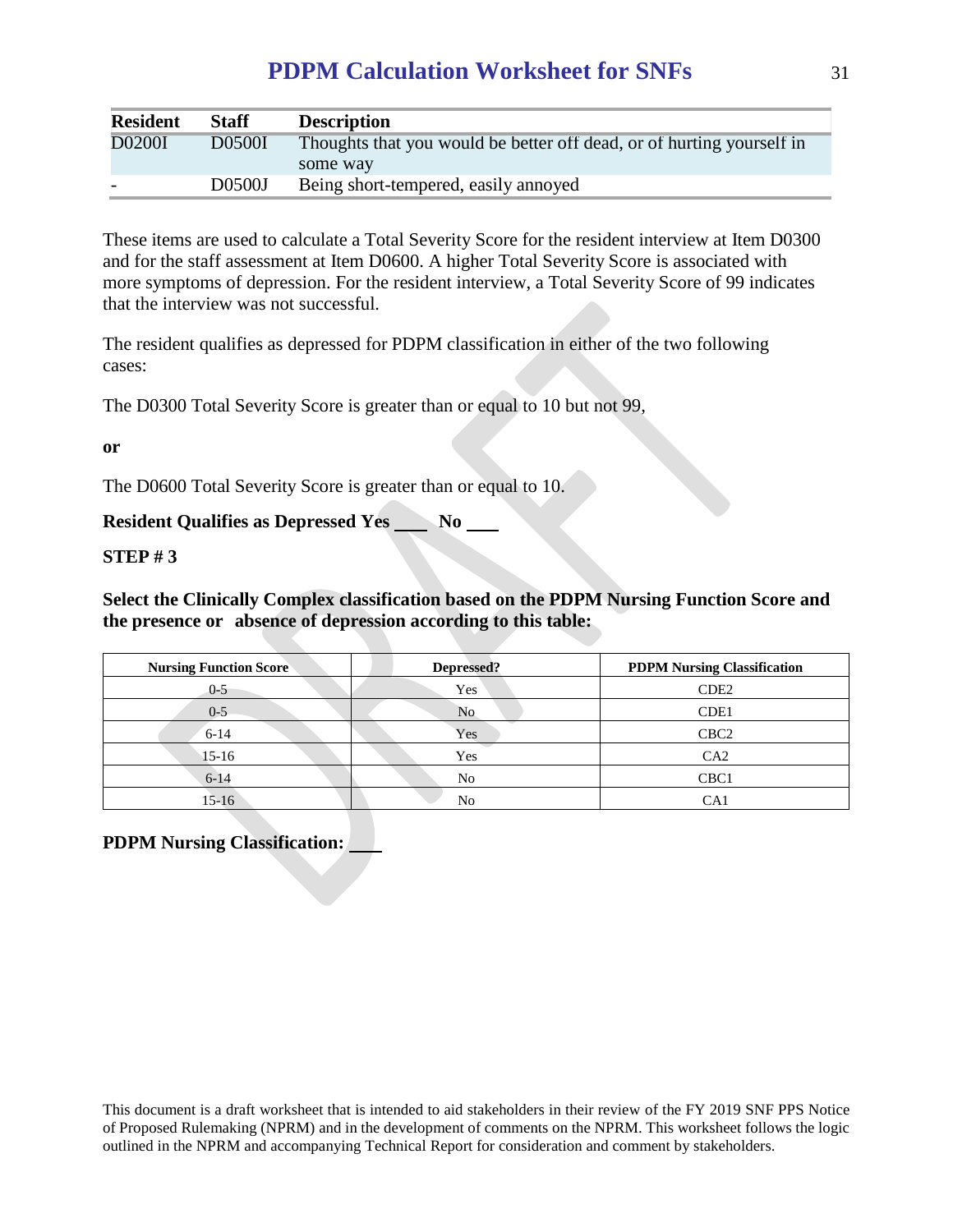# **CATEGORY: BEHAVIORAL SYMPTOMS AND COGNITIVE PERFORMANCE**

Classification in this category is based on the presence of certain behavioral symptoms or the resident's cognitive performance. Use the following instructions:

# **STEP # 1**

Determine the resident's PDPM Nursing Function Score. If the resident's PDPM Nursing Function Score is 11 or greater, go to Step #2.

# **If the PDPM Nursing Function Score is less than 11, skip to the Reduced Physical Function Category now.**

# **STEP # 2**

**If the resident interview using the Brief Interview for Mental Status (BIMS) was not conducted (indicated by a value of "0" for Item C0100), skip the remainder of this step and proceed to Step #3 to check staff assessment for cognitive impairment.**

Determine the resident's cognitive status based on resident interview using the BIMS. Instructions for completing the BIMS are in Chapter 3, Section C. The BIMS items involve the following:

| C <sub>0200</sub>  | Repetition of three words |
|--------------------|---------------------------|
| C <sub>0</sub> 300 | Temporal orientation      |
| C0400              | Recall                    |

Item C0500 provides a BIMS Summary Score for these items and indicates the resident's cognitive performance, with a score of 15 indicating the best cognitive performance and 0 indicating the worst performance. If the resident interview is not successful, then the BIMS Summary Score will equal 99.

**If the resident's Summary Score is less than or equal to 9, he or she classifies in the Behavioral Symptoms and Cognitive Performance category. Skip to Step #5**.

**If the resident's summary score is greater than 9 but not 99, proceed to Step #4 to check behavioral symptoms.**

**If the resident's Summary Score is 99 (resident interview not successful) or the Summary Score is blank (resident interview not attempted and skipped) or the Summary Score has a dash value (not assessed), proceed to Step #3 to check staff assessment for cognitive impairment.**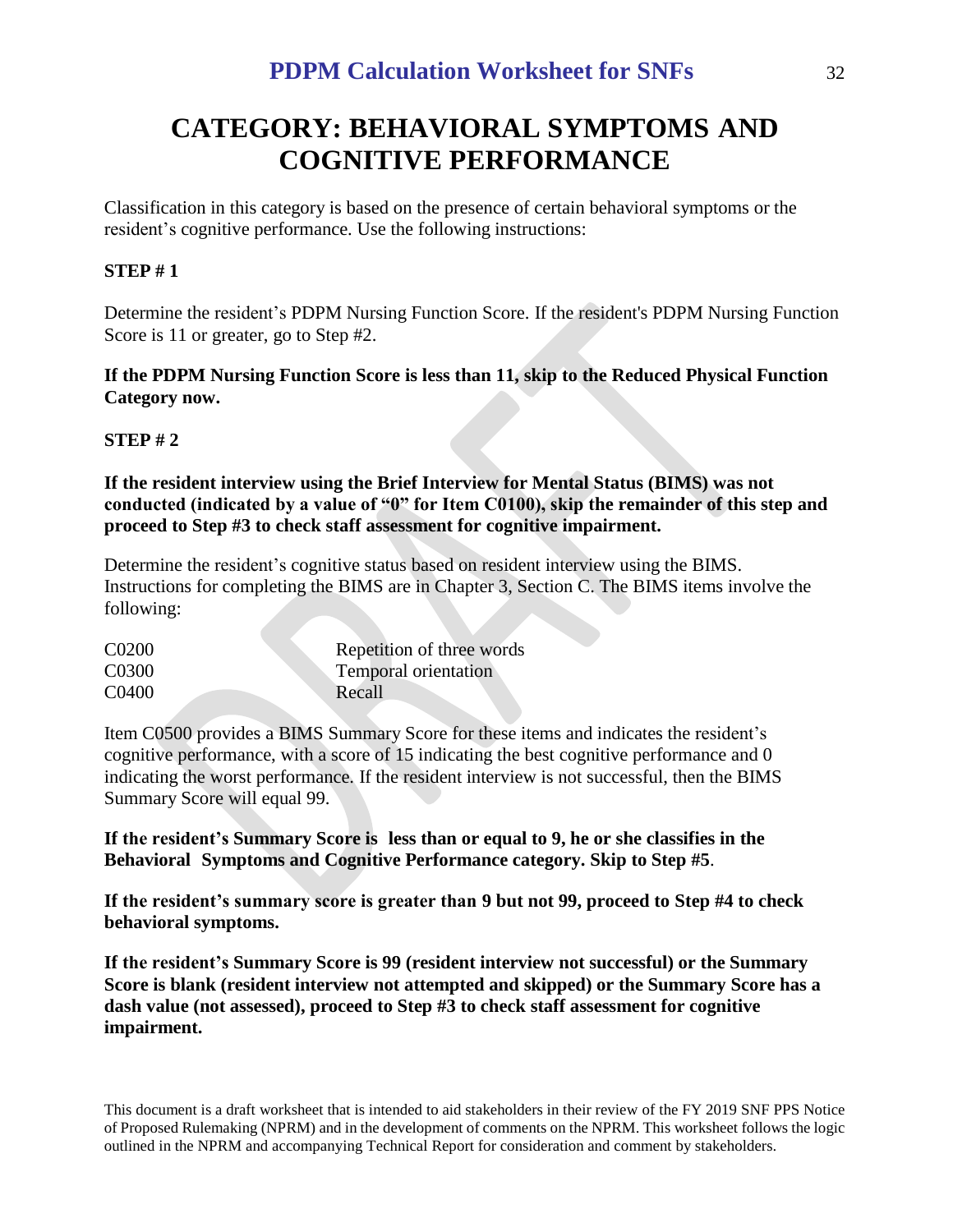## **STEP # 3**

Determine the resident's cognitive status based on the staff assessment rather than on resident interview.

Check if **one** of the three following conditions exists:

| 1. B0100                    | Coma ( $B0100 = 1$ ) and completely dependent or activity did<br>not occur at admission (GG0130A1, GG0130C1, GG0170B1,<br>GG0170C1, GG0170D1, GG0170E1, and GG0170F1 all equal<br>$(01, 09, \text{ or } 88)$                                                                                                                                                                                                                                                                                      |
|-----------------------------|---------------------------------------------------------------------------------------------------------------------------------------------------------------------------------------------------------------------------------------------------------------------------------------------------------------------------------------------------------------------------------------------------------------------------------------------------------------------------------------------------|
| <b>2.</b> C <sub>1000</sub> | Severely impaired cognitive skills for daily decision making<br>$(C1000 = 3)$                                                                                                                                                                                                                                                                                                                                                                                                                     |
| 3. B0700, C0700, C1000      | Two or more of the following impairment indicators are present:<br>$B0700 > 0$ Usually, sometimes, or rarely/never<br>understood<br>$C0700 = 1$ Short-term memory problem<br>$C1000 > 0$ Impaired cognitive skills for daily<br>decision making<br>and<br>One or more of the following severe impairment indicators are<br>present:<br>$B0700 \ge 2$ Sometimes or rarely/never makes self understood<br>$C1000 = 2$ Moderately or severely impaired cognitive skills for<br>daily decision making |
|                             |                                                                                                                                                                                                                                                                                                                                                                                                                                                                                                   |

**If the resident meets one of the three above conditions, then he or she classifies in Behavioral Symptoms and Cognitive Performance. Skip to Step #5. If he or she does not meet any of the three conditions, proceed to Step #4.**

## **STEP # 4**

Determine whether the resident presents with **one** of the following behavioral symptoms:

| E0100A        | Hallucinations                                                |
|---------------|---------------------------------------------------------------|
| <b>E0100B</b> | Delusions                                                     |
| E0200A        | Physical behavioral symptoms directed toward others (2 or 3)  |
| <b>E0200B</b> | Verbal behavioral symptoms directed toward others (2 or 3)    |
| E0200C        | Other behavioral symptoms not directed toward others (2 or 3) |
| E0800         | Rejection of care $(2 \text{ or } 3)$                         |
| E0900         | Wandering $(2 \text{ or } 3)$                                 |

## **If the resident presents with one of the symptoms above, then he or she classifies in Behavioral Symptoms and Cognitive Performance. Proceed to Step #5. If he or she does not**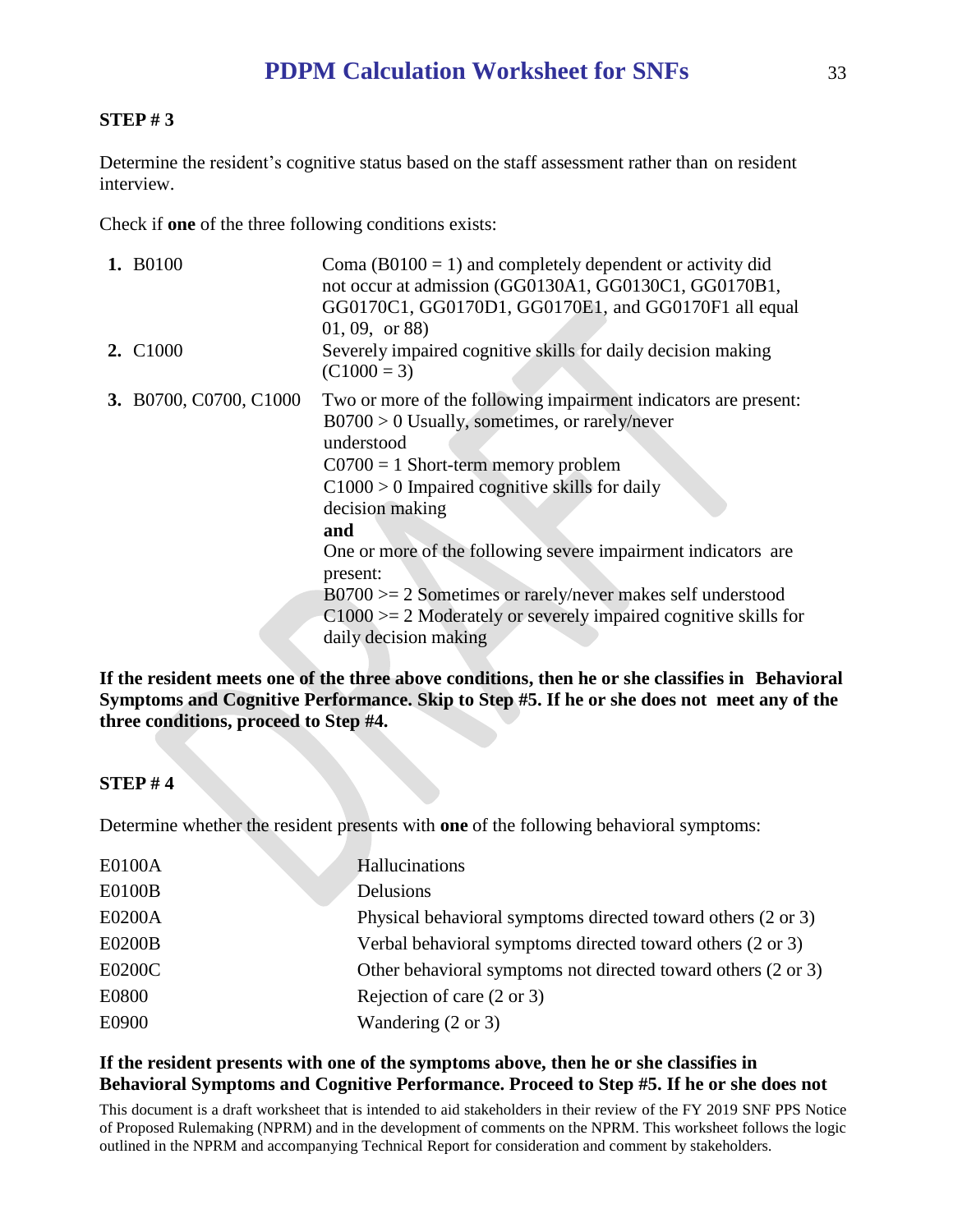## **present with behavioral symptoms, skip to the Reduced Physical Function Category.**

#### **STEP # 5**

#### **Determine Restorative Nursing Count**

Count the number of the following services provided for 15 or more minutes a day for 6 or more of the last 7 days:

| H0200C, H0500** | Urinary toileting program and/or bowel toileting program |
|-----------------|----------------------------------------------------------|
| O0500A,B**      | Passive and/or active range of motion                    |
| <b>O0500C</b>   | Splint or brace assistance                               |
| O0500D,F**      | Bed mobility and/or walking training                     |
| <b>O0500E</b>   | Transfer training                                        |
| O0500G          | Dressing and/or grooming training                        |
| <b>O0500H</b>   | Eating and/or swallowing training                        |
| O0500I          | Amputation/prostheses care                               |
| O0500J          | <b>Communication training</b>                            |
|                 |                                                          |

\*\*Count as one service even if both provided

#### **Restorative Nursing Count**

#### **STEP # 6**

## **Select the final PDPM Classification by using the total PDPM Nursing Function Score and the Restorative Nursing Count.**

| <b>Nursing Function Score</b> | <b>Restorative Nursing</b> | <b>PDPM Nursing Classification</b> |
|-------------------------------|----------------------------|------------------------------------|
| $1-16$                        | 2 or more                  | BAB <sub>2</sub>                   |
| 11-16                         | 0 or 1                     | BAB1                               |

# **PDPM Nursing Classification:**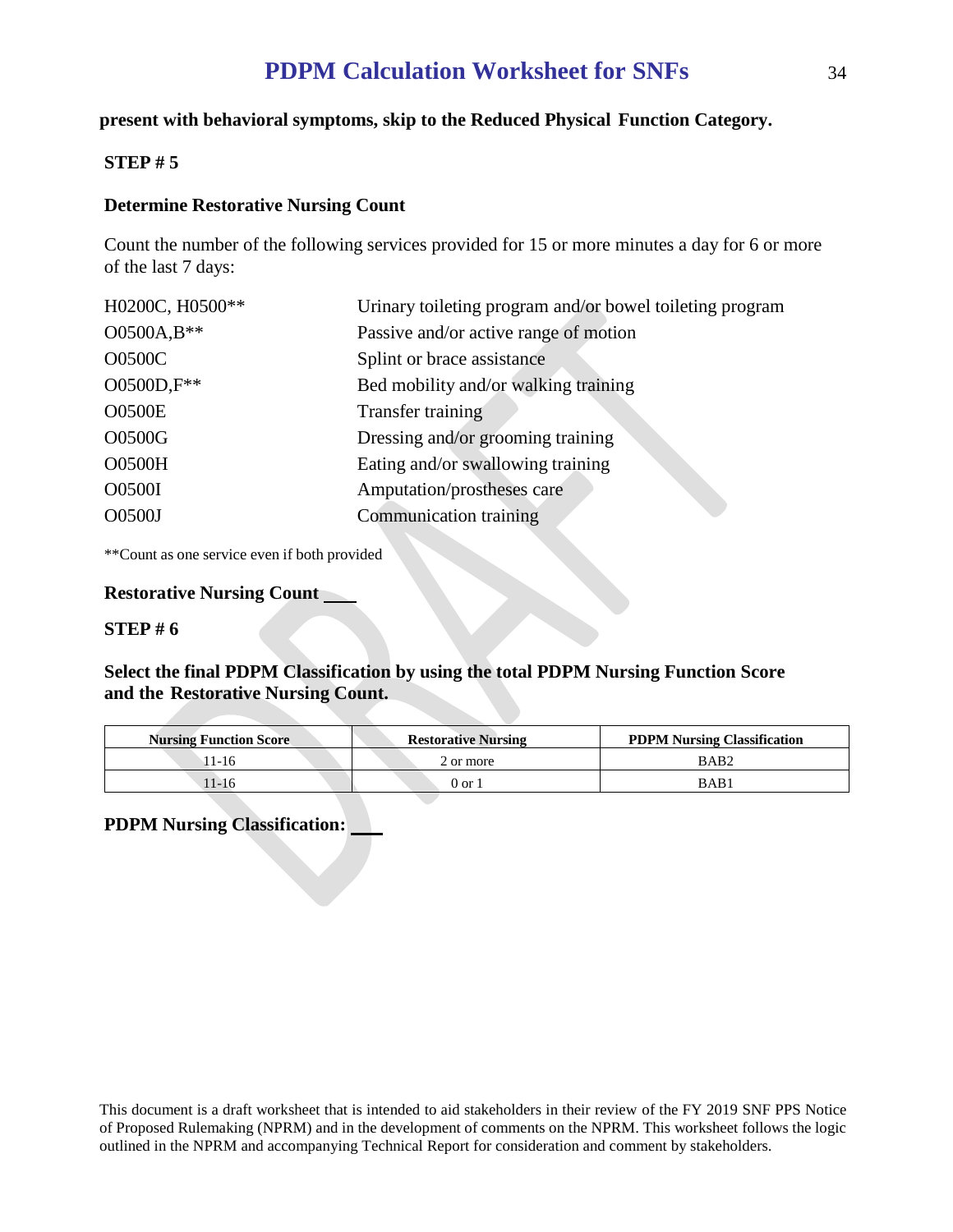# **CATEGORY: REDUCED PHYSICAL FUNCTION**

## **STEP # 1**

Residents who do not meet the conditions of any of the previous categories, including those who would meet the criteria for the Behavioral Symptoms and Cognitive Performance category but have a PDPM Nursing Function Score less than 11, are placed in this category.

# **STEP # 2**

## **Determine Restorative Nursing Count**

Count the number of the following services provided for 15 or more minutes a day for 6 or more of the last 7 days:

| H0200C, H0500** | Urinary toileting program and/or bowel toileting program |
|-----------------|----------------------------------------------------------|
| O0500A,B**      | Passive and/or active range of motion                    |
| <b>O0500C</b>   | Splint or brace assistance                               |
| O0500D,F**      | Bed mobility and/or walking training                     |
| <b>O0500E</b>   | <b>Transfer training</b>                                 |
| O0500G          | Dressing and/or grooming training                        |
| <b>O0500H</b>   | Eating and/or swallowing training                        |
| <b>O0500I</b>   | Amputation/prostheses care                               |
| O0500J          | <b>Communication training</b>                            |
|                 |                                                          |

\*\*Count as one service even if both provided

## **STEP # 3**

# **Restorative Nursing Count**

# **Select the PDPM Classification by using the PDPM Nursing Function Score and the Restorative Nursing Count.**

| <b>Nursing Function Score</b> | <b>Restorative Nursing</b> | <b>PDPM Nursing Classification</b> |
|-------------------------------|----------------------------|------------------------------------|
| $0 - 5$                       | 2 or more                  | PDE <sub>2</sub>                   |
| $0 - 5$                       | $0$ or $1$                 | PDE1                               |
| $6 - 14$                      | 2 or more                  | PBC <sub>2</sub>                   |
| $15-16$                       | 2 or more                  | PA <sub>2</sub>                    |
| $6-14$                        | $0$ or $1$                 | PBC1                               |
| $15-16$                       | 0 or 1                     | PA                                 |

# **PDPM Nursing Classification:**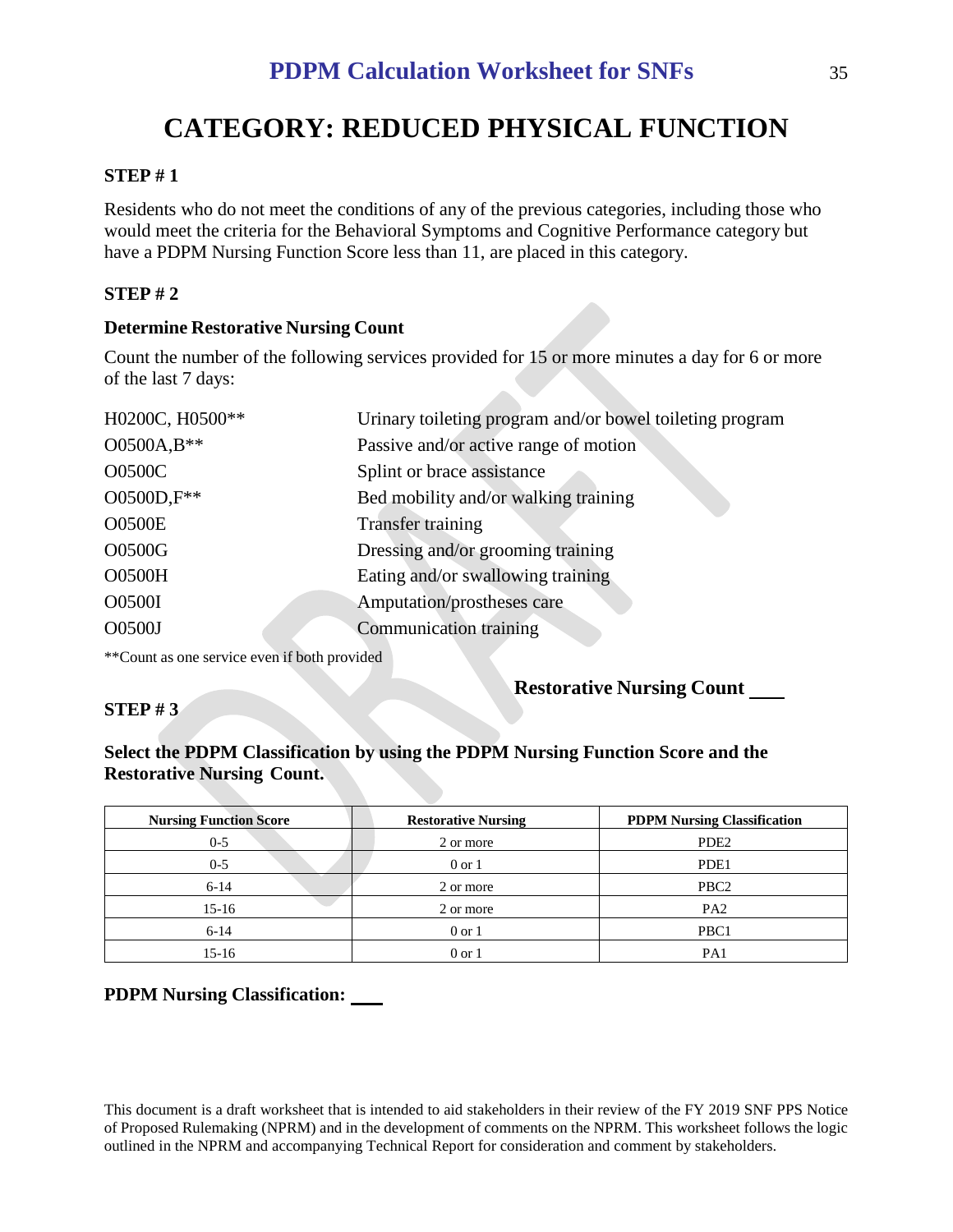# **Calculation of Variable Per Diem Payment Adjustment PDPM**

PDPM incorporates variable per diem payment adjustments to account for changes in resource use over the course of a stay for three payment components: PT, OT, and NTA. To calculate the perdiem rate for these components, multiply the component base rate by the case-mix index associated with the resident's case-mix group and the adjustment factor based on the day of the stay, as shown in the following equation:

*Component Per Diem Payment = Component Base Rate x Resident Group CMI x Component Adjustment Factor*

The adjustment factors for the PT and OT components can be found in the table below.

| Day in Stay | PT and OT Adjustment Factor |
|-------------|-----------------------------|
| $1-20$      | 1.00                        |
| 21-27       | 0.98                        |
| 28-34       | 0.96                        |
| 35-41       | 0.94                        |
| 42-48       | 0.92                        |
| 49-55       | 0.90                        |
| 56-62       | 0.88                        |
| 63-69       | 0.86                        |
| 70-76       | 0.84                        |
| 77-83       | 0.82                        |
| 84-90       | 0.80                        |
| 91-97       | 0.78                        |
| 98-100      | 0.76                        |

*Table 16: PT and OT Variable Per Diem Adjustment Factors*

The adjustment factors for the NTA component can be found in the table below.

*Table 17: NTA Variable Per Diem Adjustment Factors*

| Day in Stay | <b>NTA Adjustment Factor</b> |
|-------------|------------------------------|
| 1-3         | 3.00                         |
| 4-100       | 1.00                         |